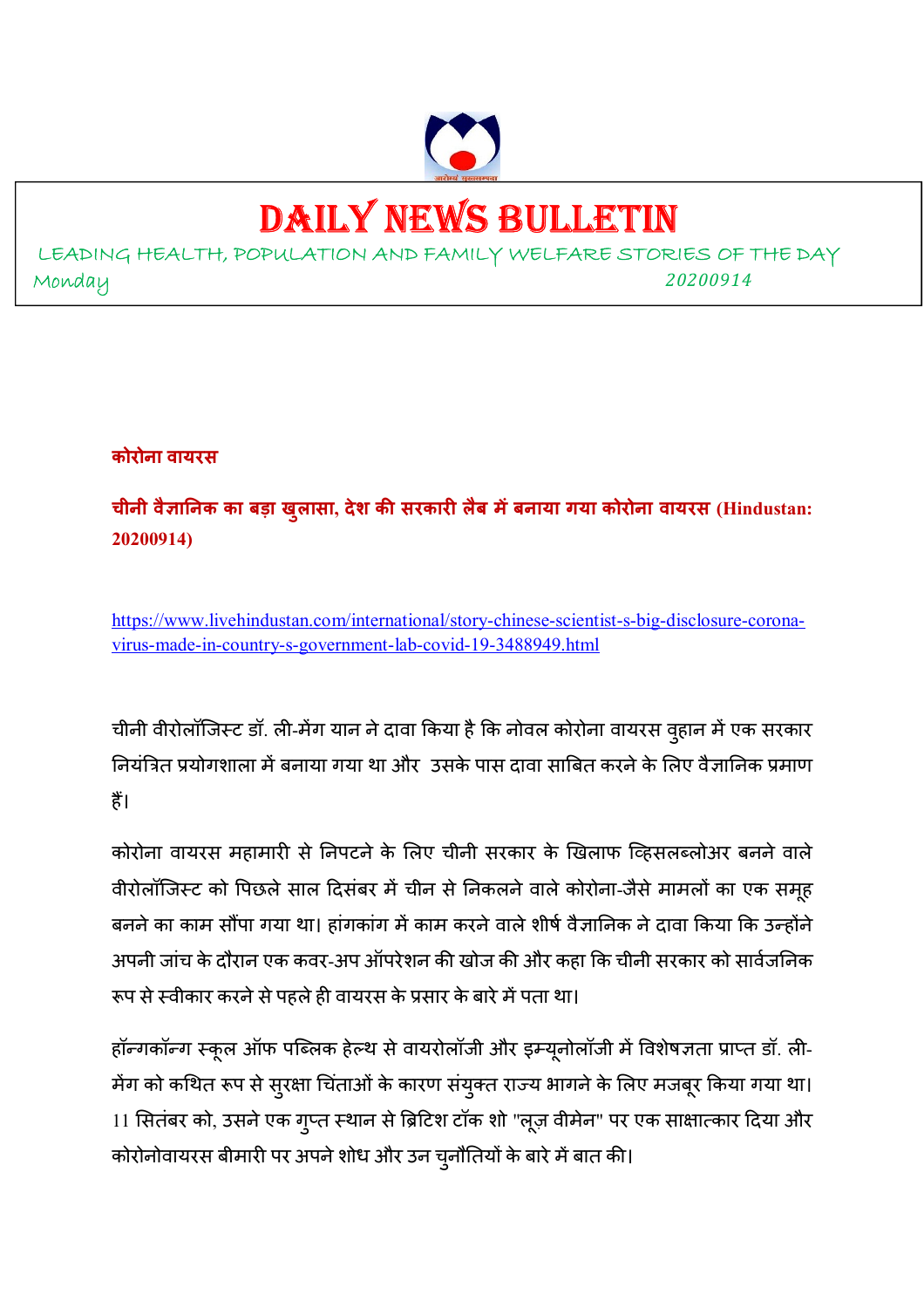डॉ. ली-मेंग ने कहा कि उन्होंने दिसंबर के अंत और जनवरी के शुरू में चीन में "न्यू निमोनिया" पर दो शोध किए और अपने सुपरवाइजर के साथ परिणाम साझा किए जो विश्व स्वास्थ्य संगठन (डब्ल्यूएचओ) के सलाहकार हैं । वह अपने सुपरवाइजर से "चीनी सरकार और डब्ल्यूएचओ की ओर से सही काम" करने की उम्मीद कर रही थी, लेकिन उसे आश्चर्य हुआ कि उसे "चुप्पी बनाए रखने के लिए कहा गया था वरना उसे गायब कर दिया जाएगा" ।

भारत में कोरोना से स्थिति बेहाल है। रविवार के आंकड़ों की बात करें तो पिछले 24 घंटों में कोरोना के  $94,372$  नए मामले सामने आए हैं और एक दिन में 1,114 मौतों के साथ संक्रमितों की कुल संख्या 47 लाख का आंकड़ा पार कर गई है। कुल 47,54,357 मामलों में 9,573,175 सक्रिय है जबकि 37,02,596 पूरी तरह ठीक हो चुके हैं और 78,586 लोगों की अब तक मौत हो चुकी है।

शनिवार की बात करें तो स्वास्थ्य मंत्रालय द्वारा जारी जानकारी के मुताबिक, पिछले 24 घंटे में कोरोना वायरस के 97,570 नए केस सामने आए थे और कोविड-19 से 1201 लोगों की मौतें हुई हैं। देश में कोरोना वायरस से मरने वालों की संख्या में भी तेजी से बढ़ोतरी हो रही है।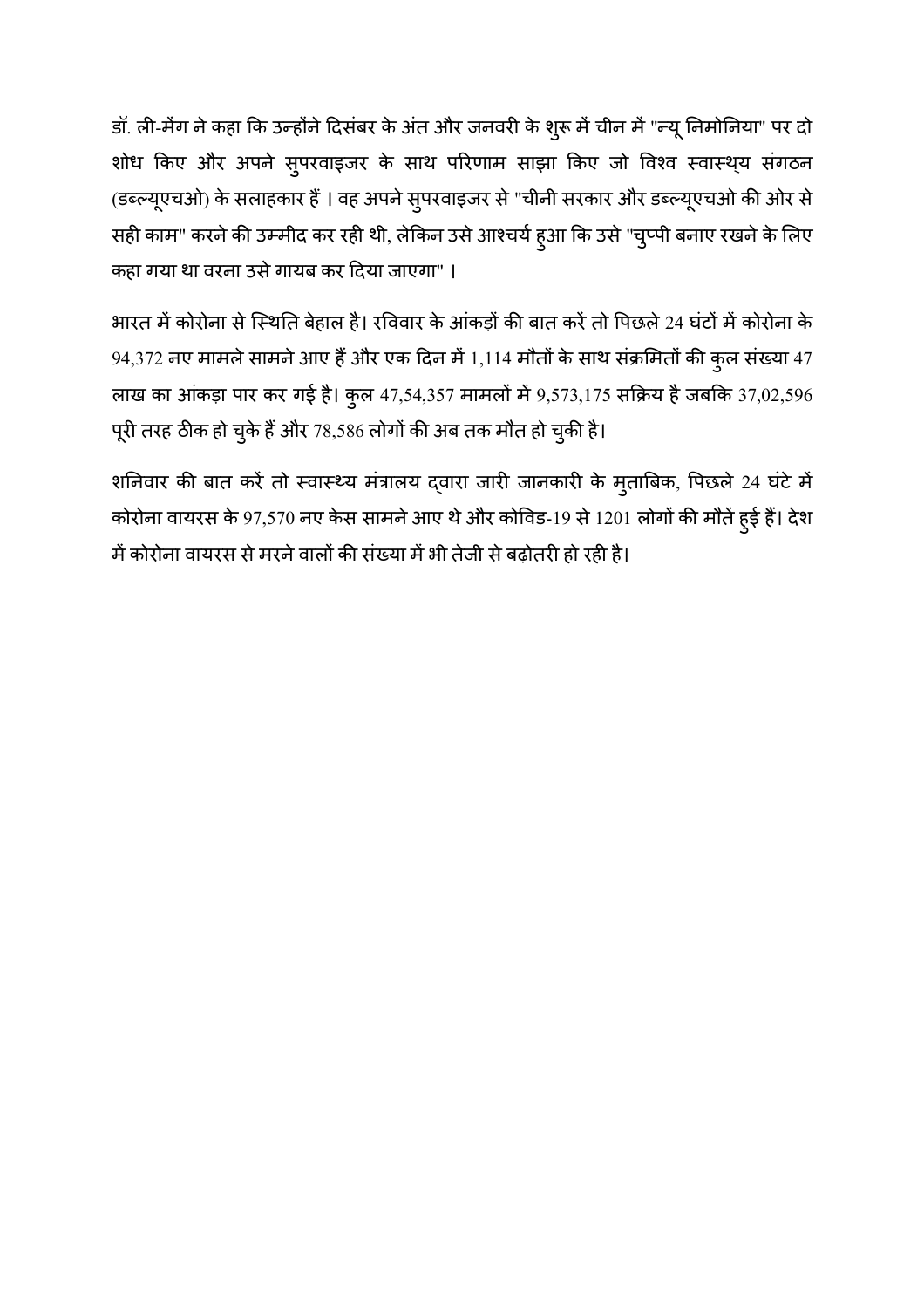#### **कोरोना वायरस (Hindustan: 20200914)**

https://epaper.livehindustan.com/imageview\_312945\_129958958\_4\_1\_14-09-2020\_2\_i\_1\_sf.html



#### **'Reserve 80% ICU beds for Covid patients': Delhi govt to private hospitals (Hindustan Times: 20200914)**

https://www.hindustantimes.com/delhi-news/reserve-80-icu-beds-for-covid-patients-delhigovt-to-private-hospitals/story-4kGIhbDola1oUCKhk5sXrO.html

The total number of hospitalisations stood at 6,503, according to the daily health bulletin released by the Delhi government on Sunday. This has overshot the highest number of hospitalisations – just over 6,200 - Delhi had seen during the surge in cases in June.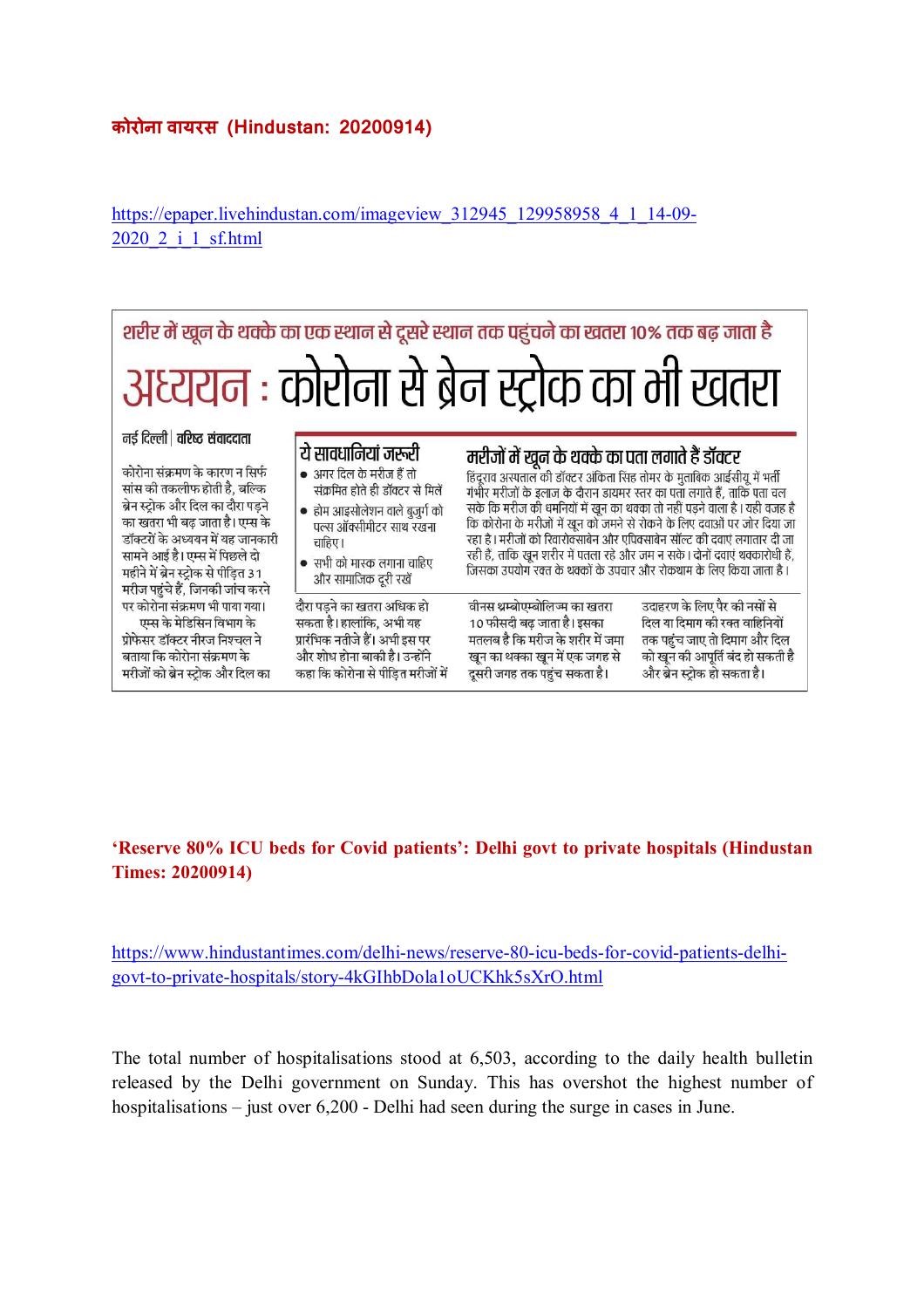To increase the number of ICU beds, the government had first directed its own hospitals - Lok Nayak, Guru Teg Bahadur, and Rajiv Gandhi Super Speciality Hospital - to scale up the number of ICU beds as well.

With the number of hospitalisations of patients with coronavirus disease (Covid-19) on the rise, hospitals in Delhi have started running out of intensive care unit beds. Only 35% of the total 2,201 ICU beds earmarked for the treatment of Covid-19 patients across hospitals remain vacant as on Monday morning, according to the Delhi Corona App. With this in mind, the Delhi government yesterday ordered 28 big private hospitals to reserve 80% of their total ICU beds for Covid-19 patients.

The total number of hospitalisations stood at 6,503, according to the daily health bulletin released by the Delhi government on Sunday. This has overshot the highest number of hospitalisations – just over 6,200 - Delhi had seen during the surge in cases in June.

Those in hospitals account for only about 22% of the total number of active cases or those still living with the infection in Delhi.

The government had set up a committee in the beginning of June to assess the need for hospital beds. Based on the trends then, the committee had predicted that Delhi would need 15,000 beds by the end of June and 42,000 by mid-July. However, the numbers started declining in June-end.

The government, in the meantime, had ramped up its bed capacity to over 15,000 and slowly started bringing it down in August when the number of new cases as well as hospitalisations saw a dip. Currently, Delhi has 14,397 beds earmarked for the treatment of Covid-19 patients across hospitals – both government and private. Of these, only 15% beds are in the intensive care units and are either with or without ventilators.

To increase the number of ICU beds, the government had first directed its own hospitals - Lok Nayak, Guru Teg Bahadur, and Rajiv Gandhi Super Speciality Hospital - to scale up the number of ICU beds. The three hospitals currently have 600 ICU beds of which almost 48% remain vacant.

It is the big private multi-speciality hospitals that are running out of ICU beds, about 85% of the ICU beds in these hospitals are currently occupied.

"You see, the patients who had been delaying their surgeries and other planned procedures have started visiting the hospitals in the last one month, with most of the big private hospitals running at 90% of their total ICU capacity. If you look at the statistics from these bigger hospitals in the last three months, they received about 2.5 times non-Covid patients than Covid patients. This means the government would be jeopardising the lives of these non-Covid patients," said Girdhar Gyani, director general of the Association of Healthcare Providers (India).

"Apart from that, this move is also penalising the private hospitals economically. When they say 80% of the ICU beds have to be reserved, it means the beds have to be reserved even if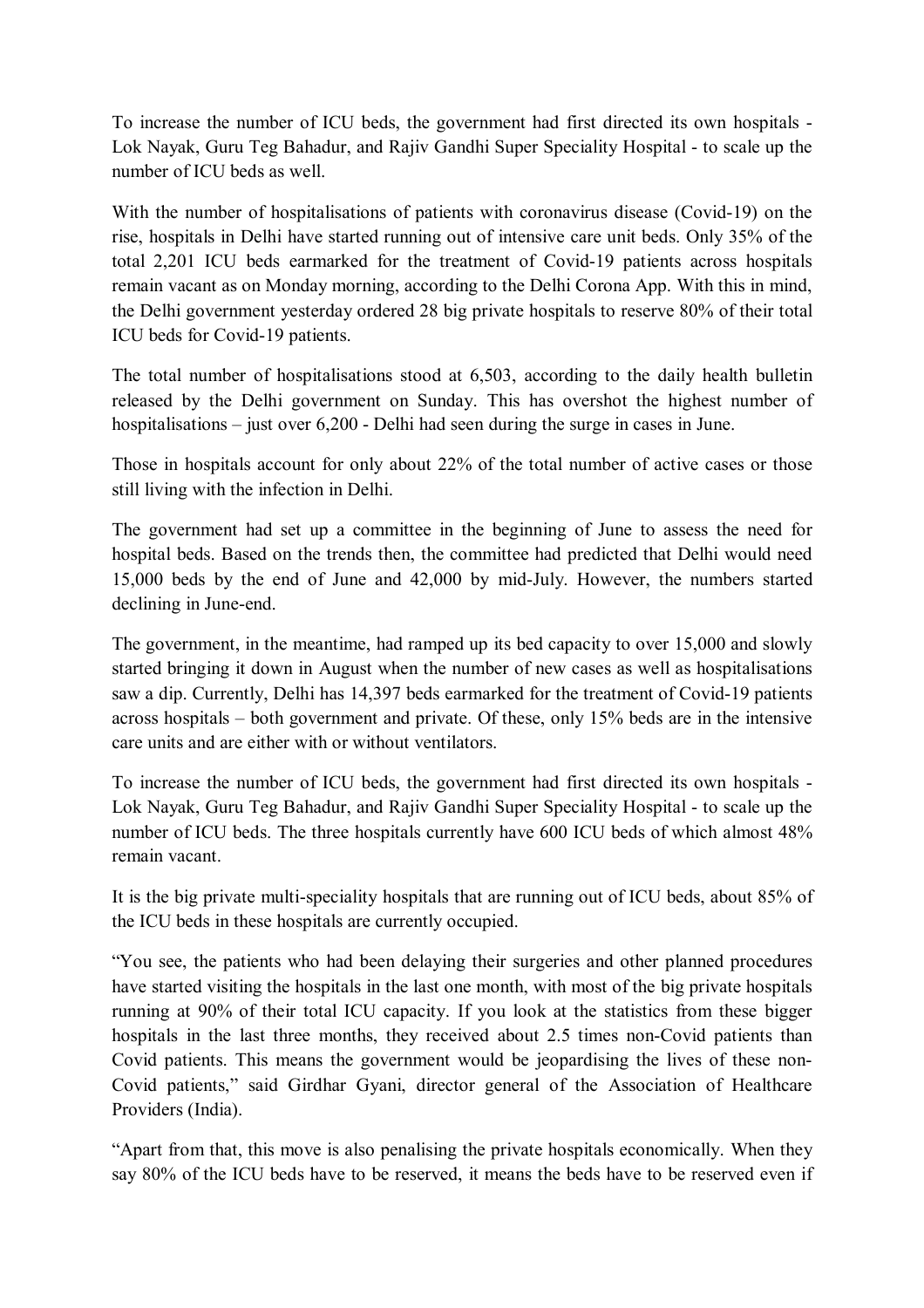there aren't any Covid-19 patients. But, the government would not be paying the hospitals. It is one thing to say, reserve 500 beds and we will pay for it. Besides, why should ICU beds be kept vacant when someone else might need it," said Gyani.

#### **Coronavirus fears and preconception advice (The Hindu: 20200914)**

https://www.thehindu.com/opinion/lead/coronavirus-fears-and-preconceptionadvice/article32594804.ece?homepage=true

With widespread community transmission, women in particular face a risk; a health advisory is essential

In our preoccupation with managing the COVID-19 pandemic, we should not lose sight of special issues that may pose problems for women in the reproductive age group. The special issues are of two kinds: one that relates to medical management of pregnancy and newborn care. The World Health Organization (WHO) and the Indian Council of Medical Research (ICMR) have provided guidelines to address this issue.

The second relates to the advisability of deliberately delaying pregnancy until the epidemic wanes and the disease becomes endemic. All available guidelines are silent on this issue. Is there a need for exercising a choice of timing of pregnancy? What should be a wise policy for the Government of India, or for that matter any government, the ICMR and WHO on this matter?

Need for protocols, follow-up

The SARS-CoV-2 virus that causes COVID-19 has a special predilection for the cells that form the inner lining of blood vessels. Therefore, organs that have a large number of blood vessels are particularly at risk. The placenta, a unique organ in pregnancy — the source of nourishment for the growing foetus — is highly vascular.

It has been clearly demonstrated that in mothers infected close to the time of delivery, the virus can infect the placenta. A small percentage of newborn babies (1.4%) of such mothers have neonatal infection acquired from the mother. While most newborn babies do not develop clinical disease, rare neurologic problems have been described in them. In this context, it is pertinent that in Indian maternity hospitals, routine reverse transcription polymerase chain reaction (RT-PCR) testing of pregnant mothers admitted for delivery reveal that about 8-10 % of mothers are indeed infected by SARS CoV-2. The ICMR along with the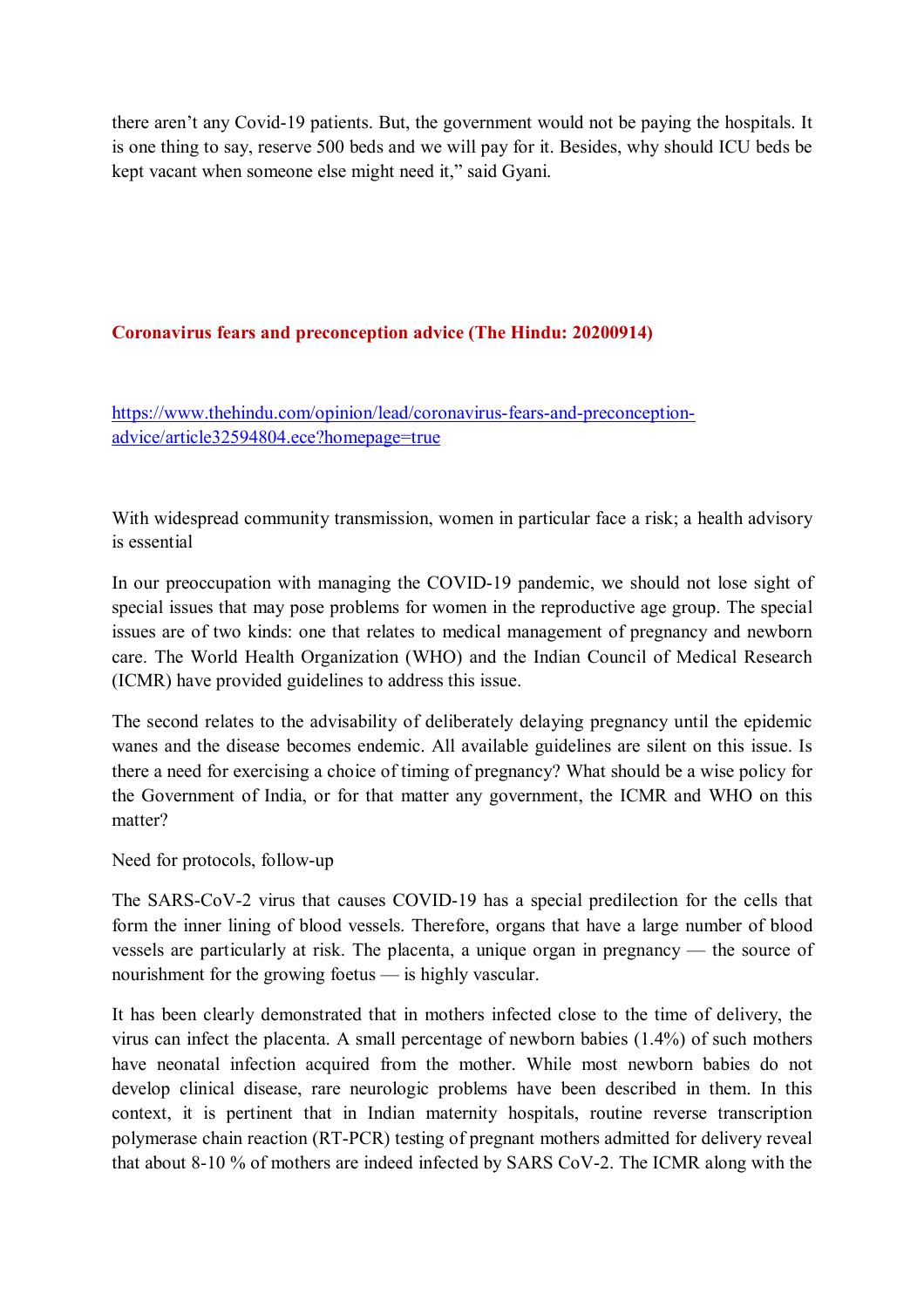professional bodies concerned should ensure that the treating teams are aware of the potential for trans-placental transmission of the virus and establish protocols for careful periodic follow-up of the new-born of infected mothers.

If the virus can infect the placenta in term pregnancy, can it not affect the placenta in the first three months (first trimester) of pregnancy? The important question that comes to mind, therefore, is whether infection of the mother during the first trimester of pregnancy, the crucial period for the development of organ systems in the foetus, can cause congenital abnormalities. In the first trimester of pregnancy, many infections such as those caused by rubella and zika virus cause severe congenital abnormalities in the foetus. Recognition of this fact led to a WHO-approved government policy of routine rubella vaccination as part of the immunisation schedule of children.

#### Issue of contraception

In the context of COVID-19, it is too early to say whether viral infection during the first trimester will cause congenital abnormalities but the potential for such an occurrence is real. If it is a florid abnormality it would be known by now, but if subtle, by the time the effects on the foetus are recognised, it may be too late. Therefore, there is a need to anticipate this eventuality and be prepared for it. In the epidemic context, it is wiser to be cautious and advise effective contraception to postpone pregnancies till the probability of maternal viral infection is minimal.

#### Cutting infection threat

What are the advantages in adopting such a policy? If women adopt contraception, they will not need antenatal clinic visits which, during epidemic times, pose a risk of contracting infection in the clinic. Antenatal women constitute a large proportion of subjects who need to visit hospitals regularly and considerable proportions of health-care workers at the primary and secondary levels are occupied with their care. If this demand is less because women in reproductive age group practise contraception, there will be less pressure on the health-care system which is already struggling under the burden of this epidemic. These health-care workers can be deployed for the much-needed care of COVID-19 patients, non-COVID illness and, more importantly, the ensuing COVID-19 vaccination programme, a mammoth task in India.

The lower birth rate till the epidemic wanes will ensure that there will be fewer children in the post-epidemic phase for economically distressed families to care for and curtail disease transmission through children.

Every day about 748,000 babies are born in India. Since the outcome is unsuccessful in about half the pregnancies (embryo/foetal loss), the daily new pregnancies in India would be more than 15,00,000. With the widespread community transmission in India now, a large number of women who conceive are likely to be exposed to the virus.

A proportion of those exposed will get infected and nearly 80% of those infected will be asymptomatic or have only trivial transient symptoms. They may not come to medical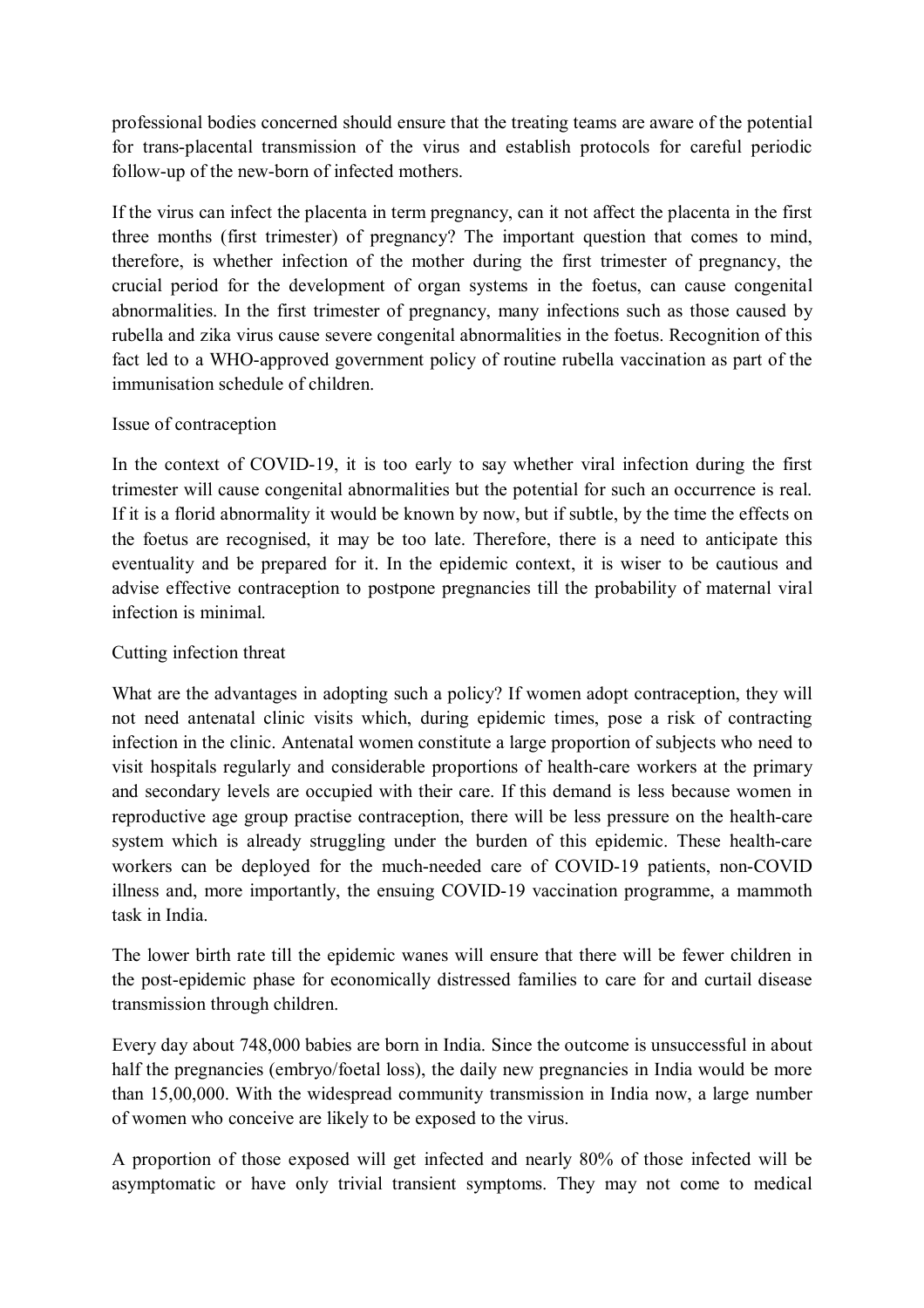attention unless a family contact has RT-PCR positive symptomatic disease. At present, in city maternity hospitals, RT-PCR positivity in the first trimester is about 10% of all infected pregnant women and likely to increase rapidly as the epidemic in India approaches the peak. Infected women should have a more intensive follow-up during their ante-natal period to identify and document any fetal abnormality. Analysis of these results will be vital to state clearly whether any abnormality is attributable to the viral infection.

The risk of exposure of the developing foetus is not just in those who come to hospital but also in all those asymptomatic or minimally symptomatic pregnant women with the viral infection. It is important, therefore, to advise all women in the reproductive age group to practise effective contraception over the next several months in order to prevent coronavirus infection during pregnancy and its potential impact on the foetus. The ICMR and the professional bodies concerned will do well to formulate policy on this matter and inform the profession and the public. Women who happen to conceive in spite of the advice may have to cocoon (reverse quarantine) themselves at least for the first trimester of pregnancy in order to avoid infection.

#### On vaccination

It is predicted that this virus will not go away but will stay on as an endemic problem after the fury of the epidemic is over. When this occurs and when an effective and safe vaccine is available, women in the reproductive age group who have not already acquired the infection and those who do not have circulating IgG antibody to indicate that they may have had asymptomatic infection, will have to be considered for priority vaccination prior to conception.

Finally, while this problem will be huge in countries with a high birth rate such as India and China, it will also be a public health problem in countries with a low birth rate, where governments are concerned about 'population wealth'. The ICMR and governments globally would do well to assess the situation, review all available scientific evidence and formulate and circulate an appropriate health advisory. India has the challenge and opportunity of adopting this policy and voicing its opinion in WHO.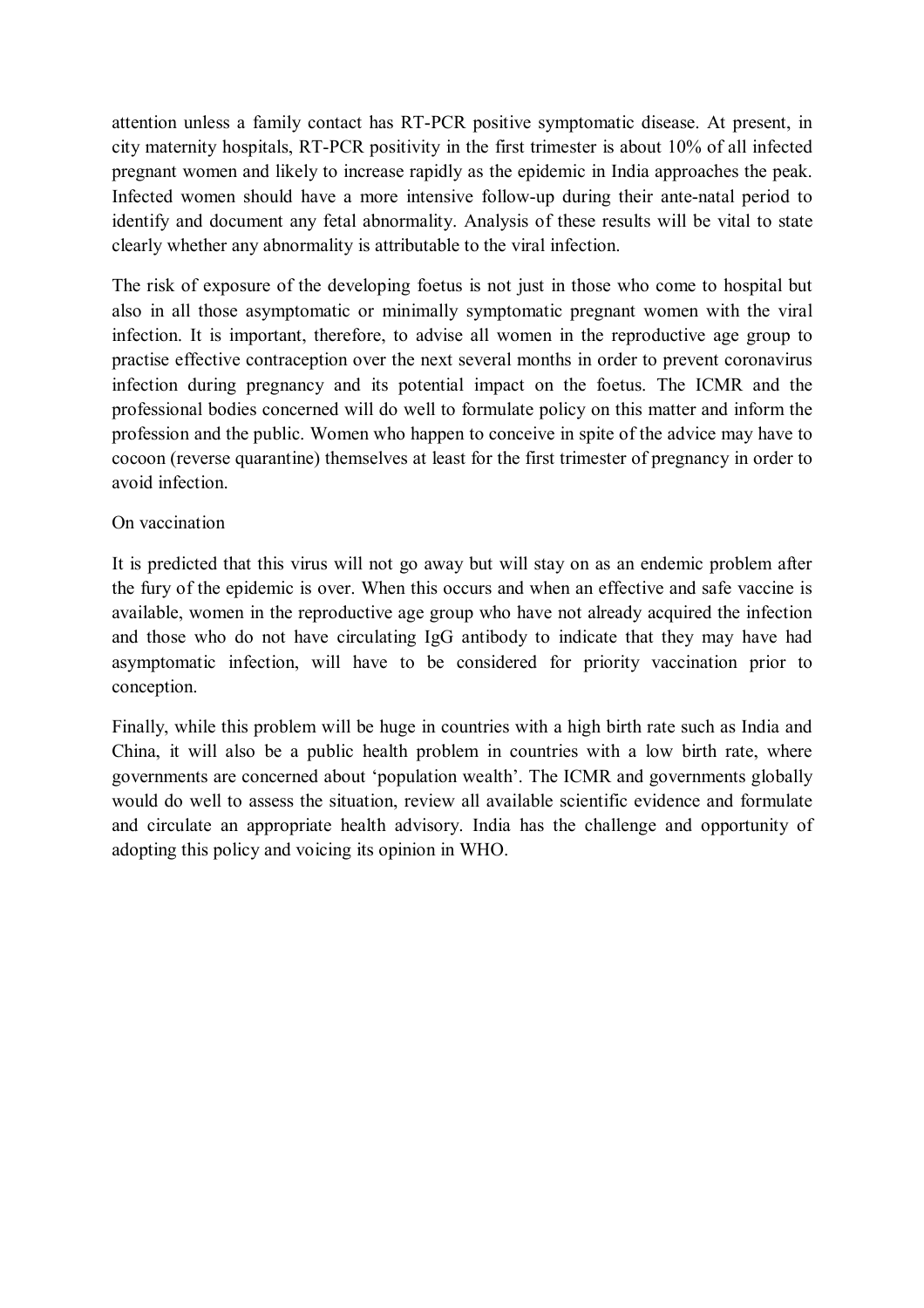#### **India coronavirus numbers explained: Bengaluru beats Mumbai, now has third-highest caseload (The Indian Express: 20200914)**

https://indianexpress.com/article/explained/september-14-india-coronavirus-numbersexplained-bengaluru-bihar-mumbai-6595413/

India coronavirus numbers explained: The epidemic in Karnataka has begun to grow in a big way only since July. Bengaluru accounts for almost 40 per cent of 4.59 lakh cases in Karnataka. It also has more than 43,000 active cases, the largest in any city apart from Pune, which has more than 75,000.

India coronavirus cases: Bengaluru, which was the least affected major Indian centre till the end of June, has now emerged as the city with the third-highest caseload in the country. On Sunday, the total number of confirmed infections in Bengaluru overtook that of Mumbai and is now behind only Pune and Delhi.

Bengaluru now has more than 1.7 lakh people who have been infected with the virus till now. Mumbai, once the city with the largest number of infected people, has just over 1.69 lakh confirmed infections.

The epidemic in Karnataka has begun to grow in a big way only since July. At the end of June, Bengaluru had just about 4,500 confirmed cases, when Mumbai was nearing 80,000. But there has been a rapid growth in Bengaluru after that. The city accounts for almost 40 per cent of 4.59 lakh cases in Karnataka. It also has more than 43,000 active cases, the largest in any city apart from Pune, which has more than 75,000.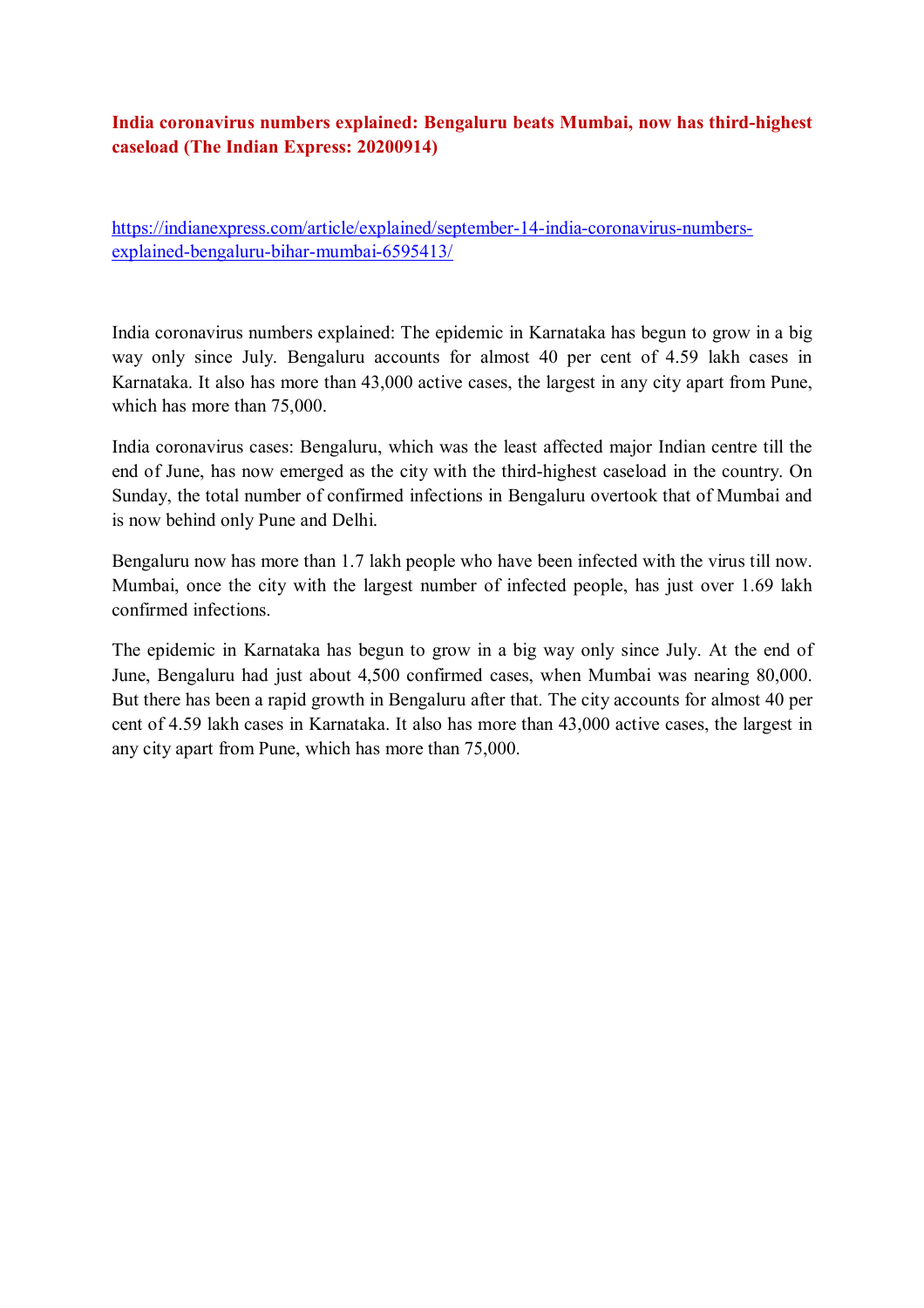

For the last few days, Bengaluru has been reporting around 3,500 cases daily.

For the last few days, Bengaluru has been reporting around 3,500 cases daily. Only Pune and Delhi have been reporting more. Even Mumbai has been witnessing a gradual rise in its daily numbers for the last two weeks. In the third week of August, the daily new detections in Mumbai had dropped below 1,000, but it has begun to increase after that. In fact, last week, the new detection reached an all time high of 2,371.

Municipal officials in Mumbai say increased testing, greater interaction of people during the recently concluded Ganesh festival, and easing of lockdown restrictions, were behind the rise in numbers. Mumbai has begun to test between 12,000 and 15,000 samples every day. Many other cities, including Pune, are testing many more.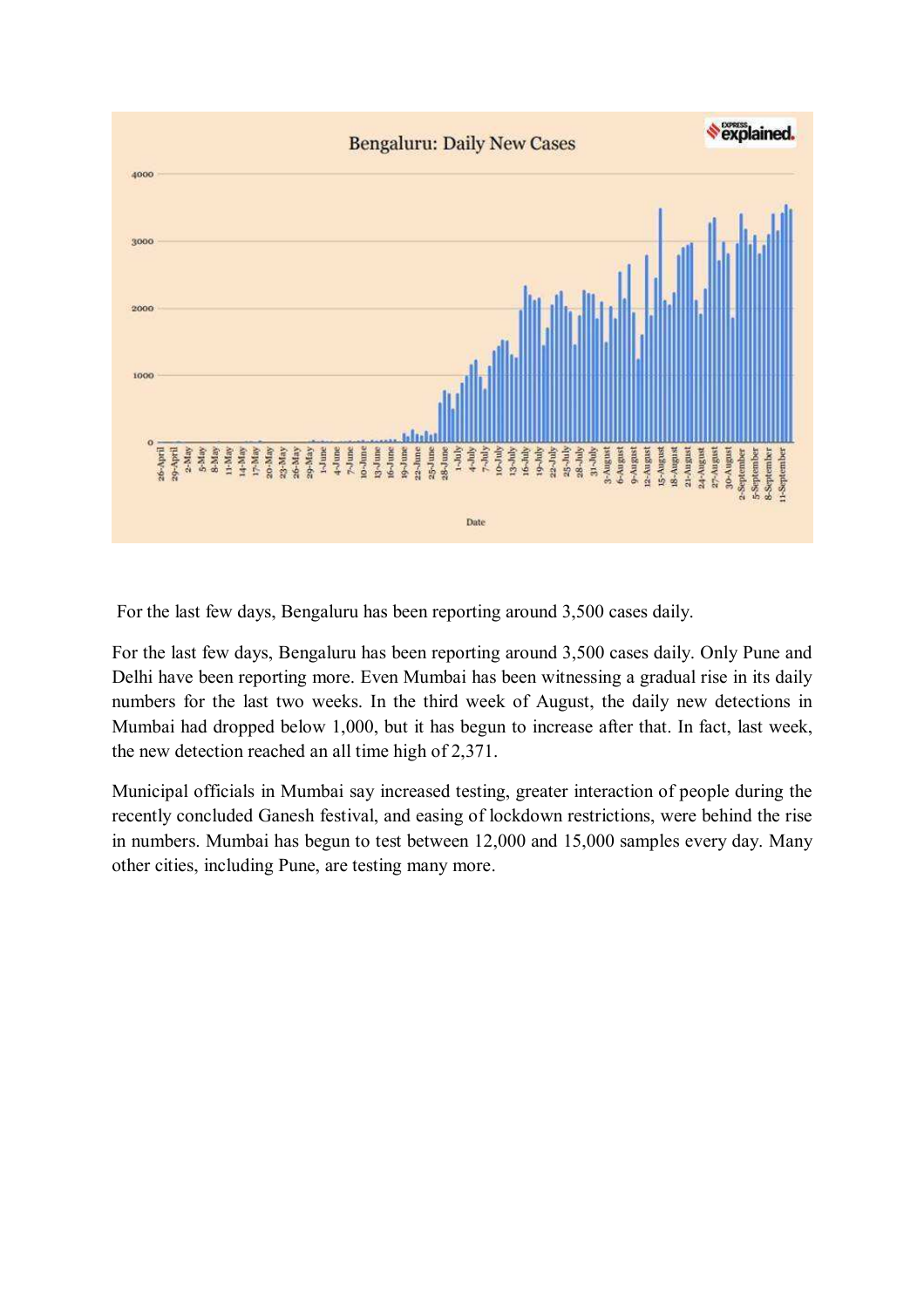## **TOP TEN STATES WITH MAXIMUM CASELOAD**



| <b>STATE</b>          | <b>TOTAL</b><br><b>POSITIVE</b> | <b>NEW CASES</b> | <b>TOTAL</b><br><b>RECOVERIES</b> | <b>DEATHS</b> |
|-----------------------|---------------------------------|------------------|-----------------------------------|---------------|
| <b>Maharashtra</b>    | 1,060,308                       | 22,543           | 740,061                           | 29,903        |
| <b>Andhra Pradesh</b> | 567,123                         | 9,536            | 467,139                           | 4,912         |
| <b>Tamil Nadu</b>     | 502,759                         | 5,693            | 447,366                           | 8,381         |
| <b>Karnataka</b>      | 459,445                         | 9,894            | 352,958                           | 7,284         |
| <b>Uttar Pradesh</b>  | 312,036                         | 6,205            | 239,485                           | 4,429         |
| <b>Delhi</b>          | 218,304                         | 4,235            | 184,748                           | 4,744         |
| <b>West Bengal</b>    | 202,708                         | 3,215            | 175,139                           | 3,945         |
| <b>Telangana</b>      | 158,513                         | 1,417            | 127,007                           | 974           |
| <b>Bihar</b>          | 158,389                         | 1,523            | 143,053                           | 822           |
| Odisha                | 155,005                         | 4,198            | 118,642                           | 679           |

DATA AS ON SEPTEMBER 14, 2020

Top 10 states with maximum caseload

 Meanwhile, Bihar, which till recently was growing at a very fast rate, has slowed down considerably in the last couple of weeks. In fact, its current daily growth rate of 1.01 per cent is the slowest in the country. Among the top ten states with maximum caseloads, it is Odisha which is adding the numbers at the fastest rate right now, growing at 2.38 per cent per day. On Sunday, the state reported more than 4,000 new cases for the first time. It has more than 1.55 lakh confirmed cases now.

But the overall fastest-growing state happens to be Chhattisgarh, whose daily growth rate is more than five per cent. Kerala, Punjab and Haryana are other high-caseload states with high growth rates right now.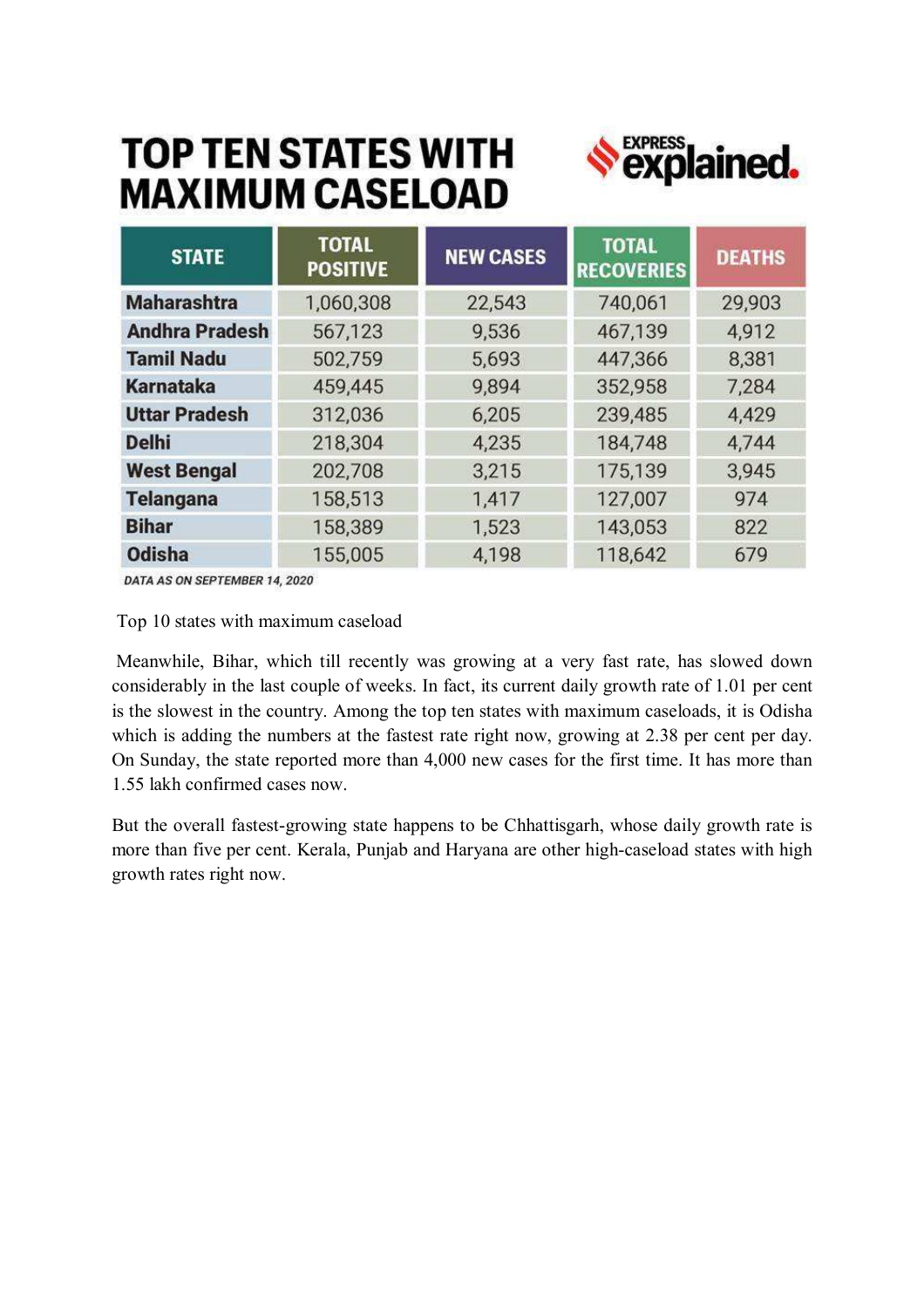

On Sunday, more than 92.000 new infections were detected across the country

On Sunday, more than 92.000 new infections were detected across the country, the fifth consecutive day that this number has exceeded 90,000. The total number of confirmed infections in India has reached 48.46 lakh now, out of which 37.80 lakh, or 78 per cent, have recovered from the disease. The death count is nearing 80,000 now.

Tamil Nadu now has more than five lakh people who have so far been infected with the virus. It is the third state in the country, after Maharashtra and Andhra Pradesh, to cross that figure. On Sunday, West Bengal hit the two-lakh figure mark, with the addition of more than 3,200 new infections.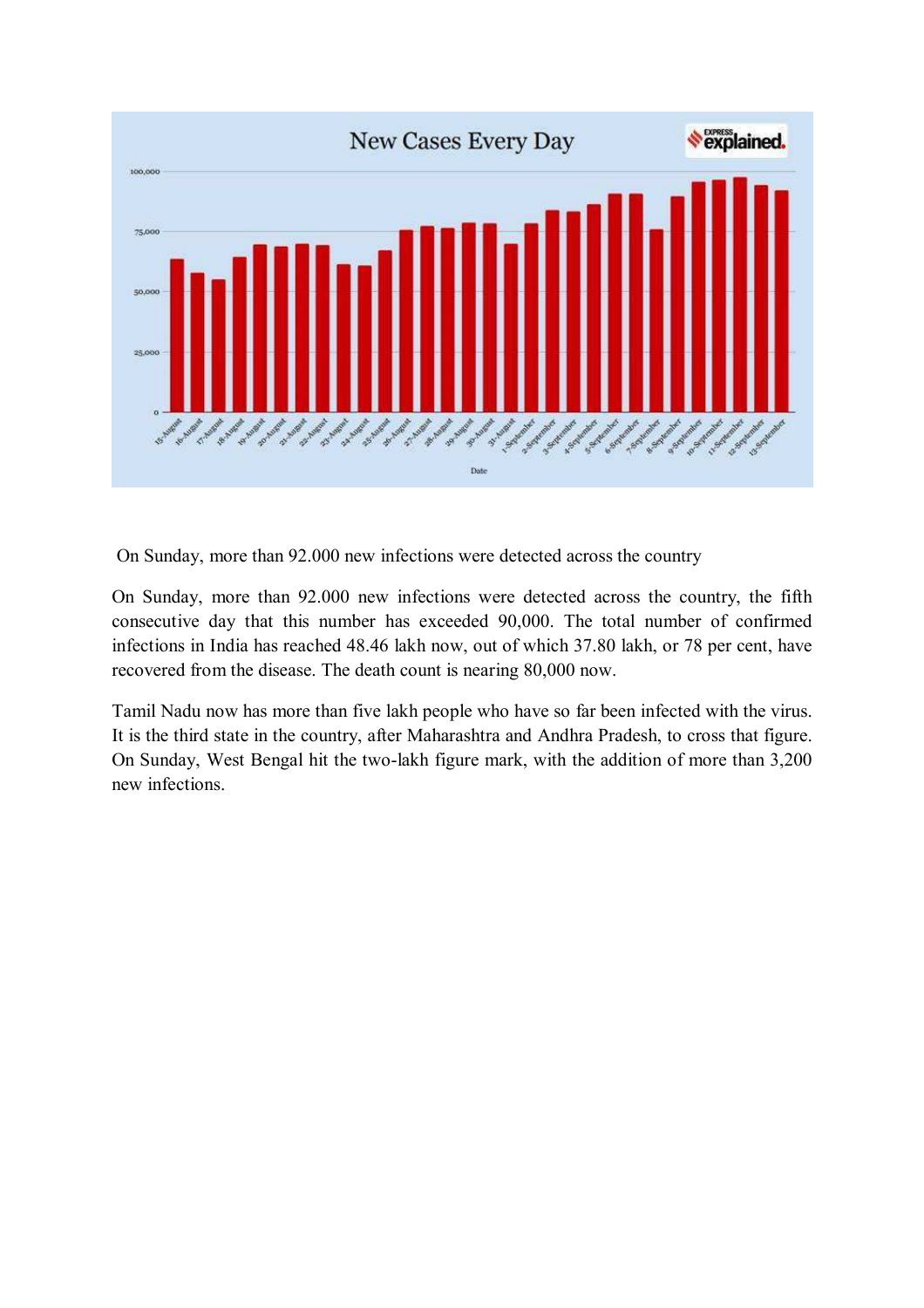## **दवाओंक कमत**

## **दवाओंके दाम मपांच सेलेकर 112 0पए तक का इजाफा, इन दवाओंक बढ़ कमत (Hindustan: 20200914)**

https://www.livehindustan.com/uttar-pradesh/story-increase-in-the-price-of-medicines-fromfive-to-112-rupees-3489120.html

ऑक्सीजन के साथ दवा की कीमतों में भी इजाफा हो गया है। गर्भावस्था, सांस, दिल, एंटीबायोटिक समेत दूसरी दवाओं की कीमतों में बढ़ोतरी हुई है। पांच से लेकर 122 रुपये तक दाम बढ़े हैं। इससे मरीजों को इलाज पर और पैसे खर्च करने पड़ रहे हैं।

## इसलिए बढ़ी कीमतें

कोरोना संक्रमण व चीन से तनातनी की वजह से दवाओं के निर्माण में इस्तेमाल होने वाला कच्चा माल की आपूर्ति बाधित है। 60 से 70 फीसदी दवाओं का कच्चा माल चीन से आ रहा था। संक्रमण से सप्लाई चेन बाधित है। कच्चे माल की आपूर्ति प्रभावित होने का फर्क दवाओं की कीमतों पर पड़ रहा है। नतीजतन दवाओं की आपूर्ति मांग के मुताबिक नहीं हो पा रही है। कंपनियों ने इसका फायदा उठाते हुए कीमतों में इजाफा किया है।

लखनऊ केमिस्ट एसोसिएशन के अध्यक्ष गिरिराज रस्तोगी के मुताबिक हाल में कुछ दवाओं की कीमत में इजाफा हुआ है। हालांकि बाजार में दवाओं की किल्लत नहीं है। मरीजों को सभी प्रकार की दवाएं मांग के मुताबिक उपलब्ध कराई जा रही हैं। प्रवक्ता विकास रस्तोगी के मुताबिक विटमिन समेत दूसरी मल्टी विटामिन दवाओं की मांग बढ़ी है। दवा की कीमत बढ़ने का कारण कच्चे माल का संकट भी हो सकता है।

## इन दवाओं की बढ़ी कीमतें

-गर्भावस्था में दी जाने वाली डुफास्टॉन दवा 550 रुपये में 10 गोलियों का पत्ता मिलता था। अब 672 रुपये में यह दवा मिल रही है। करीब 122 रुपये का इजाफा हुआ है।

-पेट संबंधी परेशानी में दिया जाने वाला सिरप डुफालेक 505 रुपये में था। अब इसकी कीमत 515 रुपये हो गई है।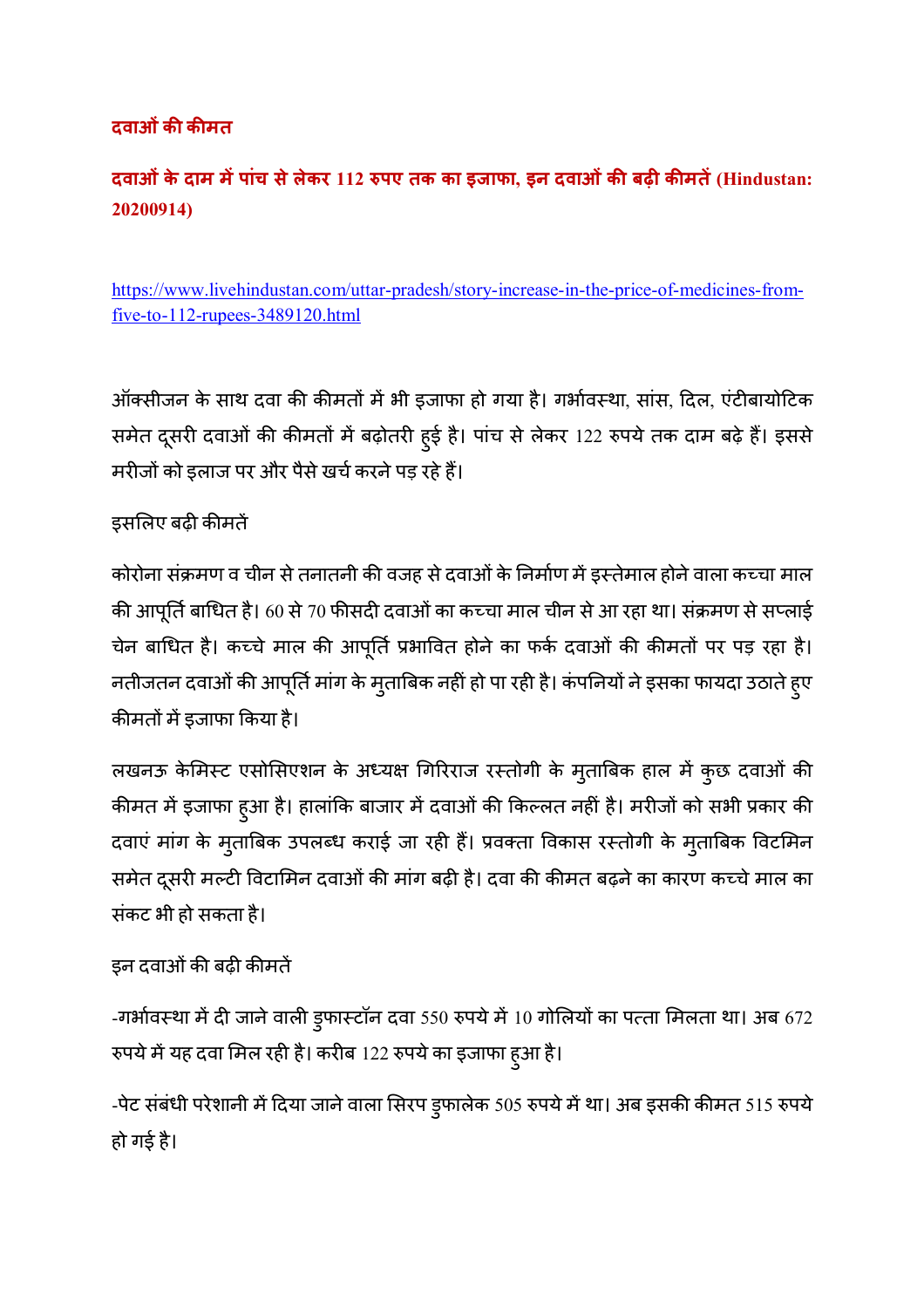-यूरिक एसिड की दवा फैबुस्टैट 184 रुपये का पता था। अब 202 रुपये में मरीज खरीदने को मजबूर हैं। करीब 18 रुपये का इजाफा हुआ है।

-एंजाइटी एटैरक्स गोलियों का पत्ता 36 रुपये में था। अब इसकी कीमत 39 रुपये हो गई है।

-दिल की दवा मैफोकार्ड एक्सएल दिल की बीमारी

-सांस की दवा एबी फ्लो 112 रुपये की थी। इसमें 11 रुपये का इजाफा हुआ है। 123 रुपये में बिक रही है।

जेनेरिक दवाओं की किल्लत

प्रधानमंत्री जन औषधि केंद्रों में दवाओं की किल्लत है। मरीजों को जरूरी दवाएं तक नहीं मिल पा रही हैं। सबसे ज्यादा संकट एंटीबायोटिक, ब्लड प्रेशर और डायबिटीज दवाओं का है। बलरामपुर, लोहिया और सिविल समेत दूसरे अस्पतालों में खुली स्टोर से मरीजों को मायूस लौटना पड़ रहा है। मरीज महंगी दर पर दवाएं खरीदने को मजबूर हैं।

#### **6ड8ेशन**

**अब :दल क धड़कन सेखुलेगी 6ड8ेशन क पोल, जानकै से (Hindustan: 20200914)** 

https://www.livehindustan.com/lifestyle/story-link-between-our-emotions-and-heart-heartbeat-will-tell-you-the-about-the-depression-3486983.html

डिप्रेशन 21वीं सदी की भागमभाग भरी जिंदगी की सबसे आम बीमारियों में से एक है। कोई व्यक्ति डिप्रेशन से तो नहीं जूझ रहा, इसका अंदाजा महज उसकी दिल की धड़कन नापकर लगाया जा सकता है। जर्मनी स्थित गॉएथे यूनिवर्सिटी का हालिया अध्ययन तो कुछ यही दावा करता है।

शोधकर्ताओं के मुताबिक डिप्रेशन रोगियों का दिल दिन में हर मिनट सामान्य से 10 से 15 बार अतिरिक्त धड़कता है। वहीं, रात में हृदयगति में थोड़ी कमी जरूर आती है, लेकिन यह सेहतमंद लोगों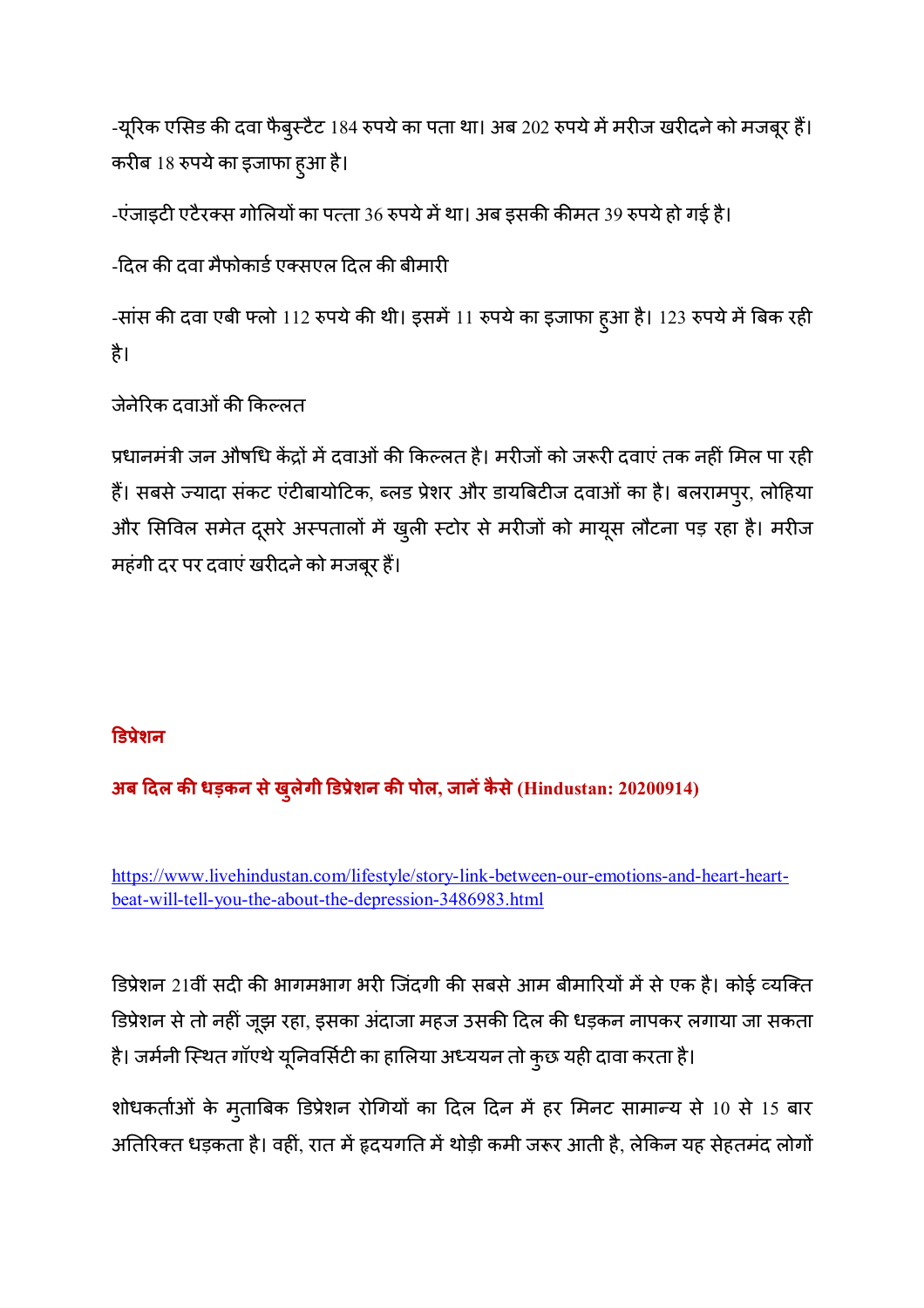से फिर भी अधिक होती है। दिनभर के तनाव और काम के दबाव से तन-मन को थोड़ी राहत मिलना इसकी मुख्य वजह है।

डॉ. कार्मेन शिवेक के नेतृत्व में ह्ए इस अध्ययन में शोधकर्ताओं ने 'ईकोकार्डियोग्राम पट्टी' की मदद से लगातार एक हफ्ते तक 32 लोगों की हृदयगति पर पल-पल नजर रखी। इनमें से आधे डिप्रेशन से जूझ रहे थे, जबकि बाकी मानसिक रूप से पूरी तरह से स्वस्थ थे। 90 फीसदी मामलों में शोधकर्ता प्रतिभागियों के दिल की धड़कन का विश्लेषण मात्र करके यह पता लगाने में कामयाब रहे कि उन्हें डिप्रेशन की शिकायत है या नहीं।

शिवेक ने बताया कि डिप्रेशन रोगी हमेशा इस उलझन में रहते हैं कि उन्हें किसी परिस्थिति का डटकर सामना करना चाहिए या फिर उससे पीछे हट जाने में ही भलाई है। इस कारण उनमें स्ट्रेस हार्मोन 'कॉर्टिसोल' का उत्पादन तो बढ़ ही जाता है, साथ ही हृदय को भी खून पंप करने के लिए ज्यादा मेहनत करनी पड़ती है।

अध्ययन में यह भी पाया गया कि डिप्रेशन रोगियों में बेचैनी की शिकायत के चलते 'वेगस' नस की सक्रियता में कमी आती है। यह नस हृदयगति को नियंत्रित रखने में अहम भूमिका निभाती है। इसकी सक्रियता घटने से दिल की धड़कन में उतार-चढ़ाव की शिकायत सता सकती है।

शोधकर्ताओं ने दावा कि शरीर के तापमान, हृदयगति और शारीरिक सक्रियता पर नजर रखने वाले फिटनेस ट्रैकर भी डिप्रेशन की पोल खोलने में मददगार साबित हो सकते हैं। व्यक्ति इसकी मदद से समय रहते खुद के अवसादग्रस्त होने का पता लगा सकता है। इससे योग-अध्यात्म अपनाने, प्रकृति के साथ समय गुजारने, खानपान में बदलाव लाने और अपनों से संपर्क बढ़ाने जैसे उपायों के जरिये डिप्रेशन के लक्षणों से जल्द राहत पाई जा सकती है। अध्ययन के नतीजे 'यूरोपियन कॉलेज ऑफ न्यूरोसाइकोफार्माकोलॉजी' के हालिया अंक में प्रकाशित किए गए हैं।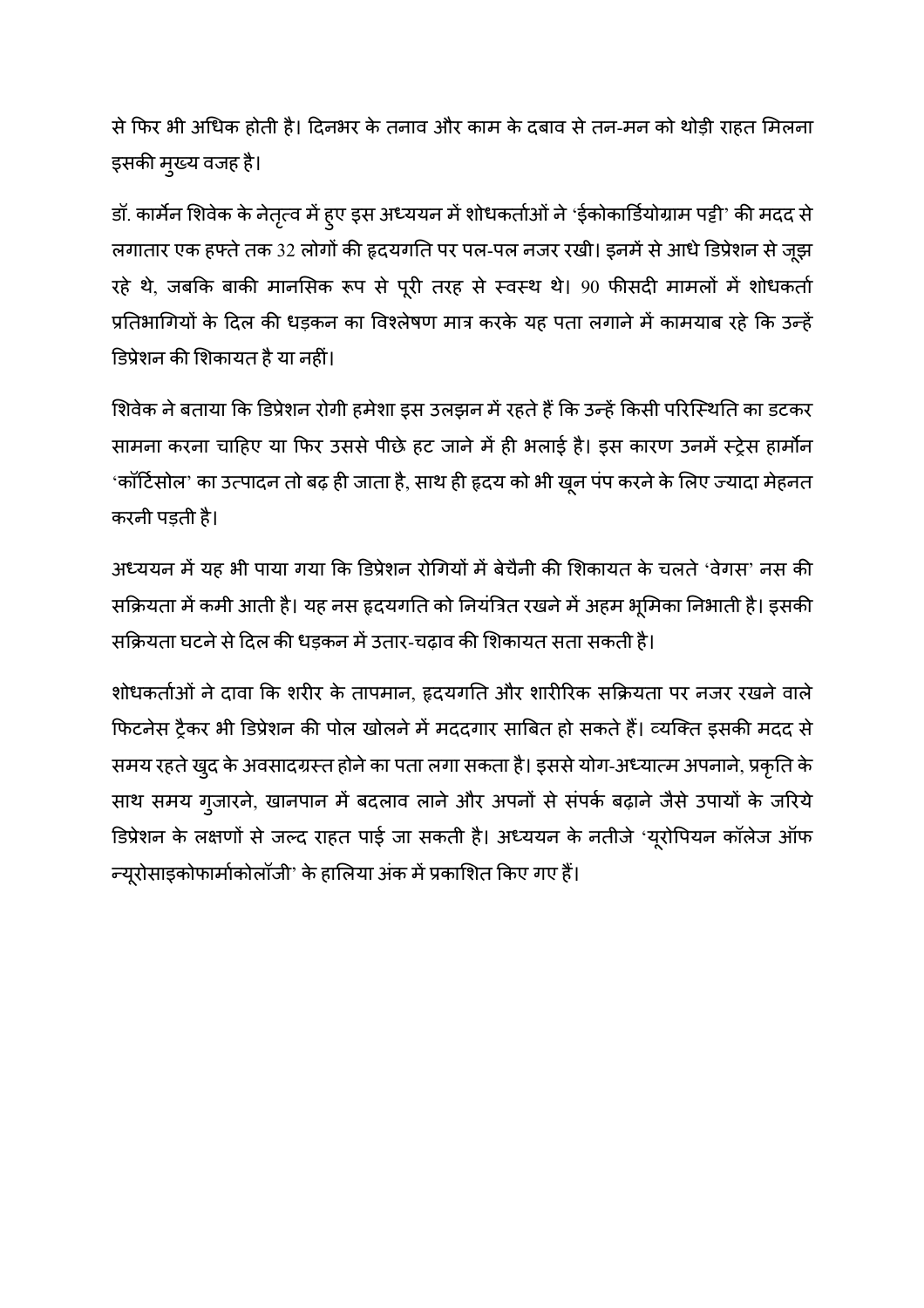## **कोरोना टका**

**Covid-19:ऑ>सफोड?-ए@Aाजेनेका केकोरोना टके का परBण बहाल (Hindustan: 20200914)** 

https://www.livehindustan.com/health/story-covid-19-oxford-to-resume-coronavirus-vaccinetrial-with-astrazeneca-3486874.html

ऑक्सफोर्ड विश्वविदयालय ने शनिवार को कहा कि उसने फार्मा कंपनी एस्ट्राजेनेका के साथ कोरोना वायरस के टीके के लिए परीक्षण को पुन: बहाल कर दिया है। कुछ दिन पहले ब्रिटेन में एक प्रतिभागी में टीके का दृष्प्रभाव सामने आने के बाद वैश्विक स्तर पर परीक्षण रोक दिए गए थे।

अब ब्रिटेन की मेडिसिन हेल्थ रेगुलेटरी अथॉरिटी दवारा मिले निर्देशों के आधार पर परीक्षण पुन: शुरू कर दिए हैं। कंपनी ने कहा, वह दुनियाभर में स्वास्थ्य अधिकारियों के साथ टीके पर काम करना जारी रखेगी।

विश्वविद्यालय ने एक बयान में कहा है, इस तरह के बड़े परीक्षण में आशंका रहती है कि कुछ प्रतिभागी अस्वस्थ होंगे और हर मामले का सावधानीपूर्वक मूल्यांकन कर सुरक्षा सुनिश्चित की जाएगी। बयान में कहा गया है कि परीक्षण के तहत दुनियाभर में करीब 18,000 लोगों को यह टीका 6दया गया है।

परीक्षण में भाग लेने वाले व्यक्ति की गोपनीयता बनाए रखने की वजह से मरीज की अस्वस्थता के बारे में सूचनाओं का खुलासा नहीं किया गया है। हालांकि, जोर दिया गया है कि वह अपने अध्ययन में सर्वश्रेष्ठ मानकों को अपनाते हुए भागीदारों की सुरक्षा को लेकर प्रतिबद्ध है और सुरक्षा को लेकर लगातार गहराई से मूल्यांकन किया जाएगा।

भारत में मंजूरी मिलने पर बहाल होंगे परीक्षण -

पुणे स्थित वैक्सीन निर्माता सीरम इंस्टीट्यूट ऑफ इंडिया (एसआईआई) ने कहा कि वह देश में ड्रग कंट्रोलर जनरल ऑफ इंडिया (डीसीजीआई) से अनुमति मिलने के बाद ऑक्सफोर्ड-एस्ट्राजेनेका के कोविड-19 वैक्सीन के क्लिनिकल परीक्षण को फिर से शुरू करेगा।

वहीं, एसआईआई के सीईओ अदर पूनावाला ने ट्वीट किया, जैसा कि मैंने पहले उल्लेख किया है, हमें परीक्षण पूरी तरह से समाप्त होने तक निष्कर्ष पर नहीं जाना चाहिए। घटनाओं की हाल की श्रृंखला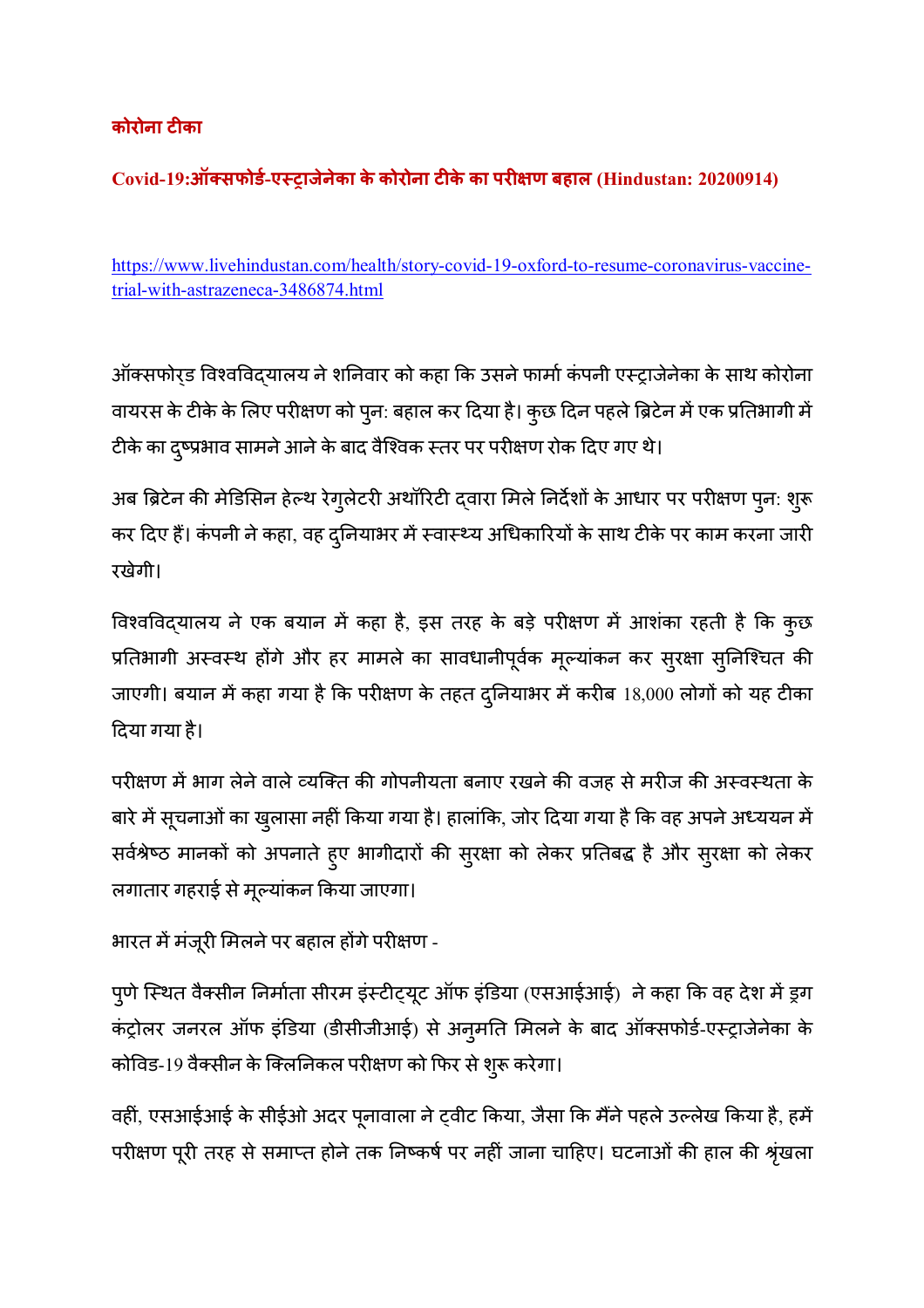एक स्पष्ट उदाहरण है कि हमें प्रक्रिया को पूर्वाग्रह नहीं करना चाहिए और इसका सम्मान करना चाहिए। अंत तक की प्रक्रिया।

#### **अ@थमा**

**जान Fकस मौसम म जHमे बIचJ को होता हैसबसे Kयादा अ@थमा का खतरा (Hindustan: 20200914)** 

https://www.livehindustan.com/lifestyle/story-autumn-season-babies-are-at-greater-risk-todevelop-asthma-3486858.html

पतझड़ में जन्मे बच्चों में अस्थमा, हे फीवर और खानपान से संबंधित एलजी होने का खतरा ज्यादा होता है। एक हालिया शोध में यह खुलासा हुआ है। ब्रिटेन में दुनिया में सबसे अधिक एलर्जी की दर है, यहां की 20 प्रतिशत से अधिक आबादी कम से कम एक एलर्जी विकार से पीड़ित है।

कोलोराडो की नेशनल ज्यूइश हेल्थ की शोधकर्ता डॉक्टर जेसिका हुई ने कहा, हमने अपने क्लिनिक में इलाज किए गए प्रत्येक बच्चे को देखा और पाया कि जो बच्चे पतझड़ में पैदा हुए थे, उनमें एलर्जी से जुड़ी सभी स्थितियों का अनुभव करने की अधिक संभावना थी। अब हम इस बारे में अधिक अध्ययन कर रहे हैं कि ऐसा क्यों है और हम दृढ़ता से मानते हैं कि यह त्वचा पर मौजूद बैक्टीरिया के कारण होता है।

वैज्ञानिकों का मानना है कि ज्यादातर एलर्जी बचपन में ही शुरू होती है जब एलर्जी फैलाने वाले रोगाण् सूखी हुई त्वचा से अंदर प्रवेश करते हैं। इससे एलजी की एक श्रृखंला की शुरुआत हो जाती है जिसे एटॉपिक मार्च कहते हैं।

ब्रिटेन में पांच में से एक बच्चे को एकजीमा की शिकायत है। जिन्हें एकजीमा की शिकायत होती है उनके शरीर में हानिकारक बैक्टीरिया का स्तर ज्यादा होता है। इससे एलर्जी पैदा करने वाले रोगाणुओं को नष्ट करने की उनकी क्षमता कम हो जाती है। शोधकर्ताओं का मानना है कि पतझड़ में पैदा होने वाले बच्चों की त्वचा बेहद कमजोर होती है और इसलिए ये बार-बार एलजी का शिकार हो जाते हैं।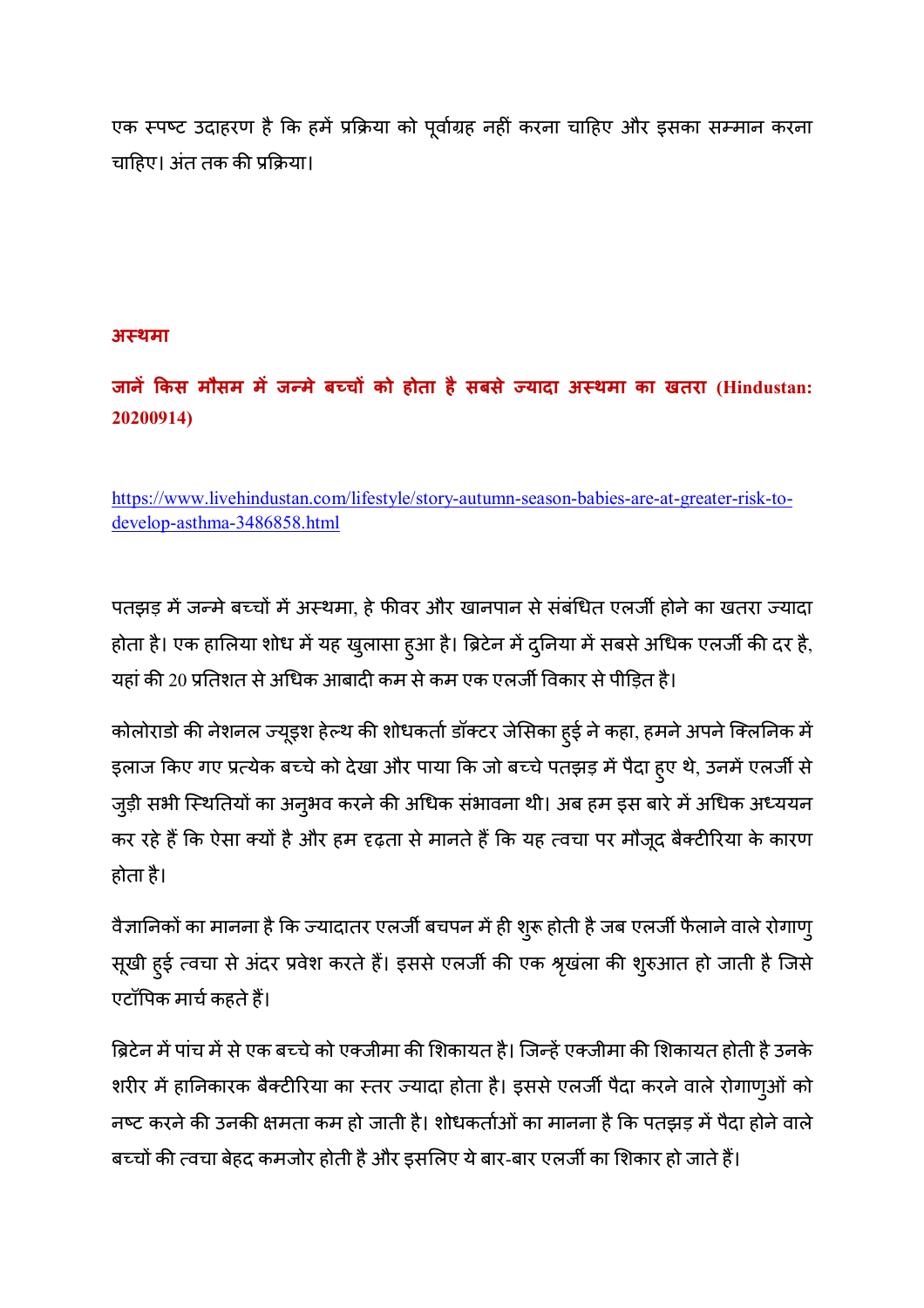#### **Climate Crisis**

#### **On the climate crisis, a grave warning (Hindustan Times: 20200914)**

https://www.hindustantimes.com/editorials/on-the-climate-crisis-a-grave-warning-hteditorial/story-ZsrgYdtKLFV2Tfw2AX57QO.html

The United In Science report said that the final levels of emissions for 2020 would be 4-7% less than in 2019. However, on a larger scale, the world hasn't moved forward on combating the climate crisis

This year, the pandemic took care of this but there is no doubt that governments must do much more

According to a new climate change assessment that was launched by the United Nations (UN) secretary-general Antonio Guterres on September 9, the Covid-19 lockdowns have made a dent on global greenhouse gas emissions — but this is not nearly enough. Following a sharp fall in early April of 17% from 2019 levels, by June, as economies started opening up, daily emissions rose to within 5% of last year's record levels. The United In Science report has been compiled by the World Meteorological Organization based on its findings, along with the findings of five other global science bodies. The report said that the final levels of emissions for 2020 would be 4-7% less than in 2019. However, on a larger scale, the world hasn't moved forward on combating the climate crisis.

To limit global heating to less than a 2 degree Celsius rise above pre-industrial levels by 2100, emissions need to fall by 5% every year. This year, the pandemic took care of this but there is no doubt that governments must do much more. Between 2020 and 2024, global temperatures are likely to breach the 1.5 degrees Celsius threshold in multiple months. The world is now 1.1 degrees warmer than pre-industrial times, and 2016-2020 is set to be the hottest period ever since records began to be kept. This, and the fact that global sea levels are rising, shows that the climate crisis is intensifying. It is clear that countries must reduce carbon emissions over the next 10 years. The shift away from fossil fuels to renewable energy needs to be scaled up if catastrophic levels of temperature rise are to be averted. As countries seek to reboot their Covid-ravaged economies, the assessment comes as a grave warning.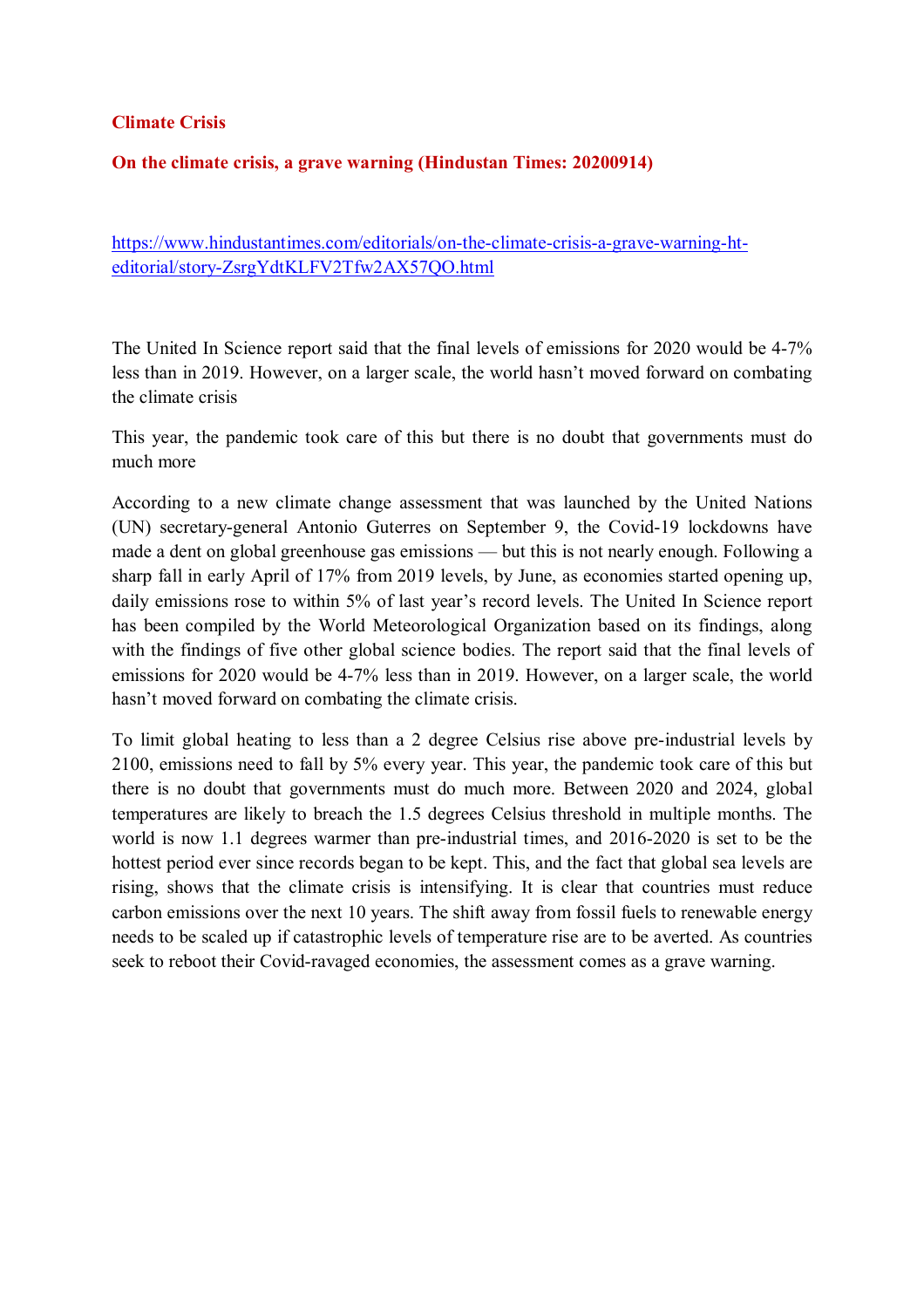**Cancer** 

#### **Reducing India's cancer burden (The Hindu: 20200914)**

https://www.thehindu.com/opinion/op-ed/reducing-indias-cancerburden/article32594589.ece?homepage=true

We need to focus on risk reduction, early detection, and programmatic and policy solutions

The Indian Council of Medical Research (ICMR)-National Centre for Disease Informatics and Research (NCDIR) National Cancer Registry Programme Report of August 2020 has estimated that the number of cancer cases in India in 2020 is 13.9 lakh. India has seen a steady rise in cancer cases over many decades. A 2017 report showed that India's cancer burden increased 2.6 times between 1990 to 2016, and deaths due to cancers doubled during the time.

Almost two-thirds of these cancer cases are at late stages. In men, the most common cancers are of the lung, oral cavity, stomach and oesophagus, while in women, breast, cervix, ovary and gall bladder cancers are the most common. Tobacco use (in all forms) is a major avoidable risk factor for the development of cancer in 27% of cancer cases. Other important risk factors include alcohol use, inappropriate diet, low physical activity, obesity, and pollution.

Cancer causes loss of lives and also has a tremendous socioeconomic impact. Reducing cancer is a prerequisite for addressing social and economic inequity, stimulating economic growth and accelerating sustainable development. But merely investing in cancer treatment is not an economically viable option. We need to focus on three key aspects: risk reduction, early detection and programmatic and policy solutions.

#### Community empowerment

Cancer occurrence is a complex interplay of host and environmental determinants, which makes it difficult to predict it at an individual level. But it is estimated that nearly 50%-60% of cancer cases can be avoided by tackling the known risk factors effectively. Community empowerment through a multisectoral approach that brings together government, private practitioners and civil society to increase health literacy and promote certain behaviour can go a long way in reducing potential risk factors. Improved awareness can also prevent stigma attached to the disease. We need to ensure that health systems are strengthened so that there is greater access to screening and vaccination, early detection, and timely, affordable treatment.

The importance of data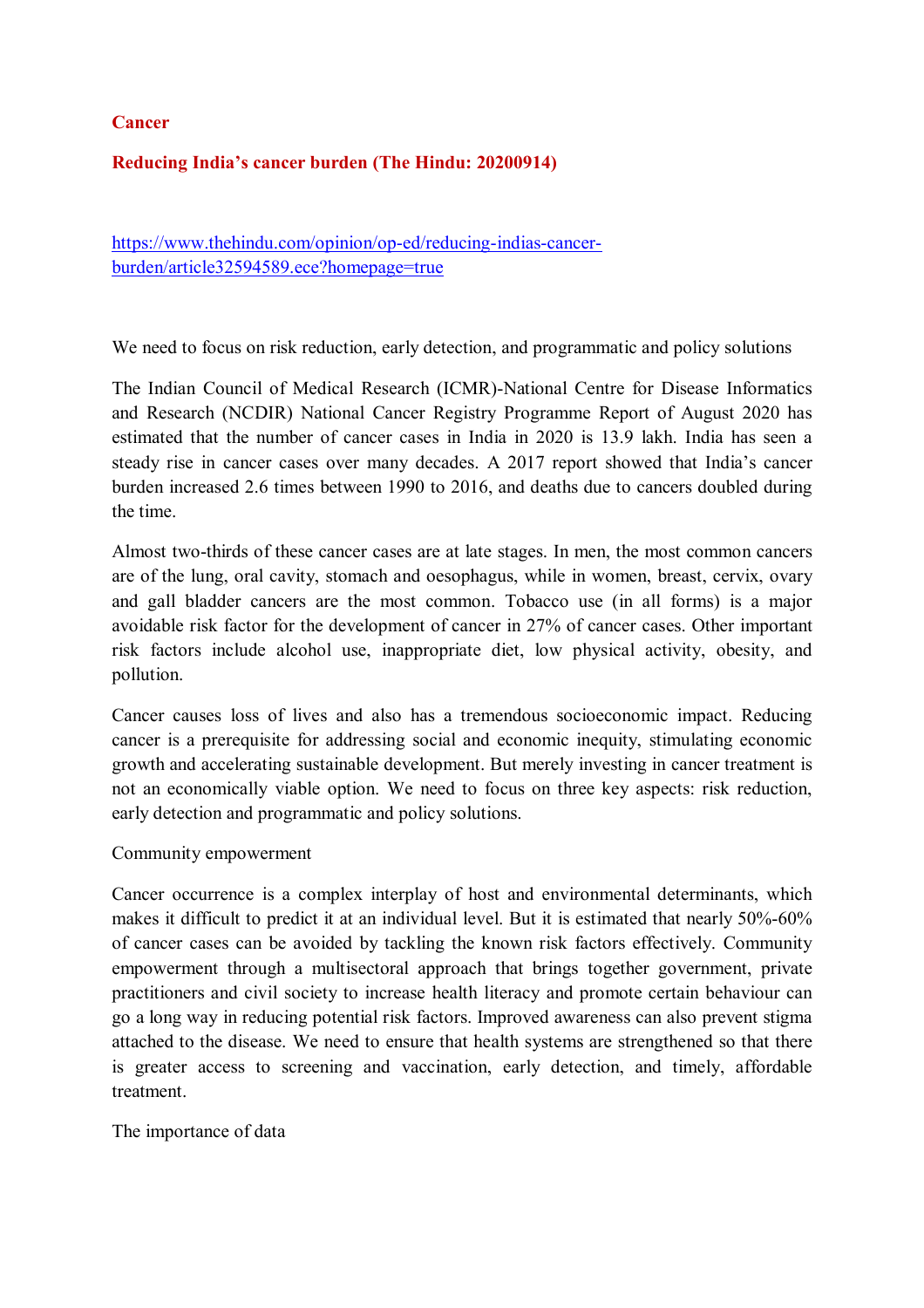Population health approaches are also relevant for large-scale impact. Programmatic and policy-level solutions need to be driven by data. The information collected through the National Cancer Registry Programme has been used effectively over the years to advocate for better access to screening, early detection, referral, treatment and palliative care services. It has also helped shape cancer research in the country, which is of crucial importance to guide our efforts on cancer prevention and control. Making cancer a notifiable disease could be one of the ways to help drive this research further by providing greater access to accurate, relevant data that can drive policy decisions.

India is committed to achieving a one-third reduction in cancer-related deaths by 2030 as part of the Sustainable Development Goals, and it has made considerable progress. India has improved in some areas, such as personal hygiene, which are distant drivers of cancer. Government programmes such as Ayushman Bharat, Swasthya Bharat, Swachh Bharat Abhiyan, Poshan Abhiyaan and Pradhan Mantri Bhartiya Janaushadhi Pariyojana and initiatives such as FSSAI's new labelling and display regulations and drug price control can encourage inter-sectoral and multi-sectoral action. Other initiatives such as the National Health Policy, the National Tobacco Control Programme, and the National Programme for Prevention and Control of Cancer, Diabetes, Cardiovascular Diseases and Stroke are also paving the way for progress.

Our approach should not simply focus on diagnostics, treatment modalities and vaccines, but emphasise inclusivity in thinking and action for equitable solutions that can greatly reduce the impact of cancer across all socioeconomic levels in the country.

#### **Medical Device**

**Low-cost device for deep vein thrombosis (The Hindu: 20200914)** 

https://www.thehindu.com/sci-tech/science/low-cost-device-for-deep-veinthrombosis/article32588881.ece?homepage=true

Fighting gravity: Blood circulation from the lower parts of the body back to the heart is maintained by the pressure exerted on the deeper veins by the muscles.

It replicates the normal movement of the muscles to keep the blood flowing

A blood clot forming in one of the deep-running veins in our body can have serious consequences, even sometimes leading to pulmonary embolism. For the relief of those who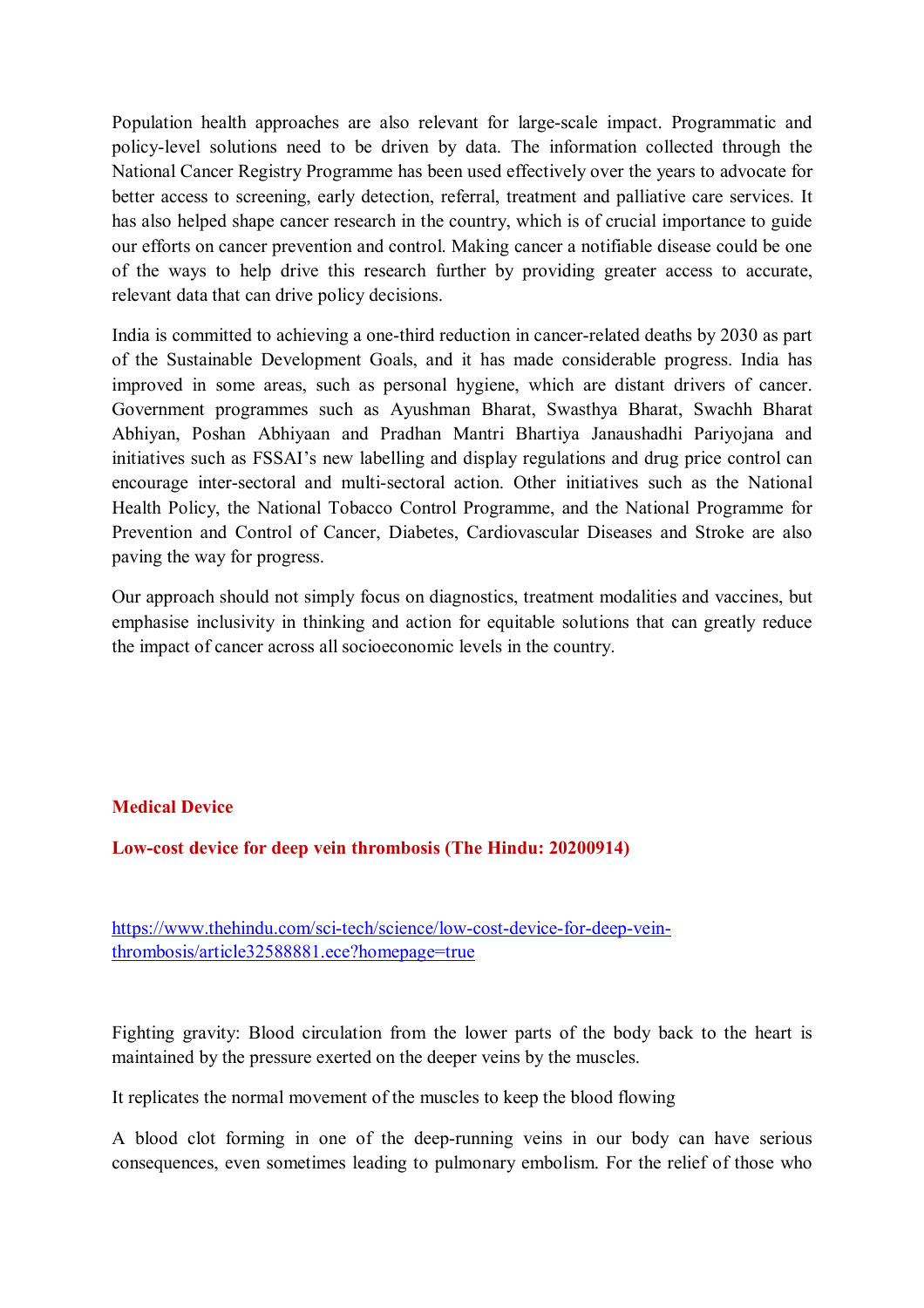are prone to deep vein thrombosis, such as patients needing to stay in bed for longer than 24 hours, hospitals use the external pneumatic compression device also known informally as the deep vein thrombosis pump. The device is usually imported for a huge sum. Now, researchers from Thiruvananthapuram have indigenously developed this device at a much lower cost than the imported ones.

#### Avoiding clots

Blood circulation from the lower parts of the body back to the heart is maintained by the pressure exerted on the deeper veins by the muscles. If this process is interrupted, clots can form in the deep veins, which can travel upwards and reach the heart or lungs and cause serious problems.

"The normal movement given by the muscles to keep the blood flowing is replicated by the device," says Jithin Krishnan, a scientist and engineer with the Department of Medical Devices Engineering at Sri Chitra Tirunal Institute for Medical Sciences and Technology, Thiruvananthapuram. The device is attached to a disposable sleeve which is wrapped around the legs from feet to thigh. The sleeve has bladders into which air is pumped sequentially, imitating the muscle action. This needs care, firstly the arteries that run along to top layers should not get ruptured, and secondly, the process should not be too fast. This is needed to avoid damage to the nerves and valves in the veins also.

Mr Krishnan, who is the principal investigator of the work, explains: "Once you compress a section of the veins, the blood from there flows up to the next section where it is held from flowing back by the valves. The pressed section now has to relax and blood should refill it. An appropriate relaxation time has to be given. All this is built into the device." Along with that some residual pressure is built in to improve blood circulation.

Other technical features include software that adjusts the amount of pressure. This can range from 10 mm to 130 mm of mercury. The pressure is adjusted so that the patient does not feel discomfort and also for correct venous refilling etc. The device can function in six modes such as feet-only mode, calf-only mode, thigh-only mode etc. Combinations of these modes can also be set. Also, alarms can be set to alert the doctor if the pressure exceeds optimum.

#### Cost-effective solution

The imported device costs around  $\bar{\tau}$ 1-2 lakh. "We wanted to enter the market with a low-cost product that would have all the sophistication and clinical viability of an imported device," Mr. Krishnan says. "We wanted to come up with a device that every hospital can afford."

The product will be manufactured by Enproducts in Kochi.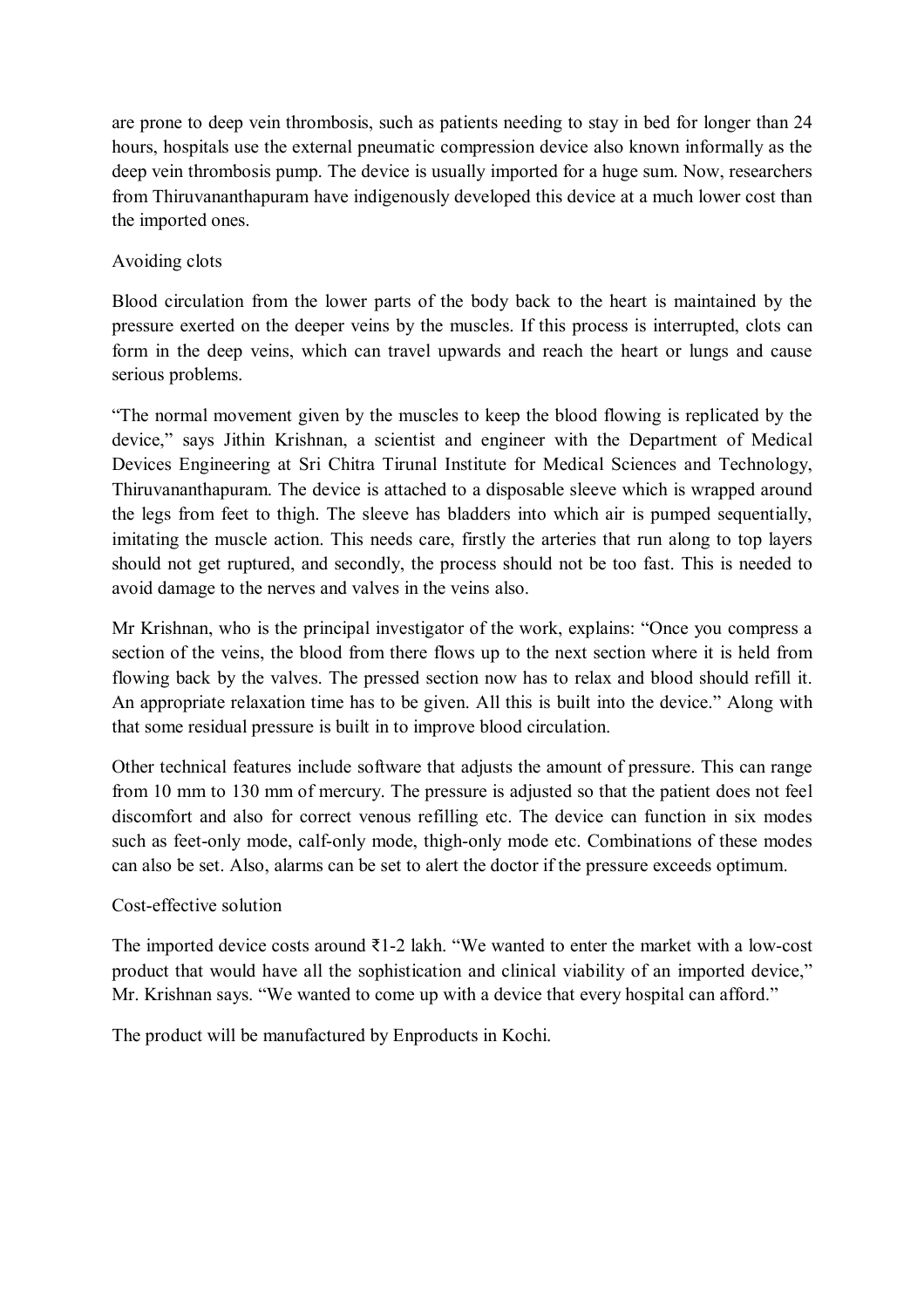#### **Masks**

#### **Can universal masking be a crude 'vaccine'? (The Hindu: 20200914)**

https://www.thehindu.com/sci-tech/science/can-universal-masking-be-a-crudevaccine/article32588813.ece?homepage=true

Known principle: It has been known that that lower inoculums of other viruses, including flu, lead to milder illnesses.

Masks decrease risk of infection and if infected decrease the amount of viral particles, leading to only asymptomatic infection or mild disease

The idea of allowing people to get naturally infected with novel coronavirus in order to achieve herd immunity even before safe and effective vaccines become available has now been dismissed. Now, a few researchers are putting forth a hypothesis that supports universal mask wearing. According to this hypothesis, universal mask wearing decreases chances of infection, and, if infected, decreases the amount of virus particles (inoculum) a mask-wearer is exposed to thus causing only asymptomatic infection or mild COVID-19 disease.

Dr. Monica Gandhi and Dr. Eric Goosby from the University of California, San Francisco, and Dr. Chris Beyrer from the Johns Hopkins Bloomberg School of Public Health, Baltimore, argue that exposure to the virus "without the unacceptable consequences of severe illness" through universal masking can lead to greater spread of immunity in the community thus slowing down the spread of the virus eventually, even as the world awaits an effective vaccine.

Depending on the type and fit of masks common people use, the amount of virus particles a person is exposed to may be reduced even if infected. According to Dr. Beyrer, cloth masks can screen out between 65% and 85% of viral particles.

#### Effects of exposure

While much attention has been on the role of masks in reducing or preventing the spread of virus from an infected person to others, the possibility of a healthy mask-wearer getting exposed to only smaller amounts of virus and the possible effects of such exposure has not received equal attention, the researchers write in an article published in the Journal of General Internal Medicine. Dr. Gandhi and Dr. George W. Rutherford from the University of California, San Francisco advance the same idea in a recently published perspective piece in The New England Journal of Medicine.

A growing body of virological, epidemiological, and ecological evidence suggests that universal masking can reduce the severity of disease among people who do become infected, they write. "We have known for more than 50 years that lower inoculums of other viruses,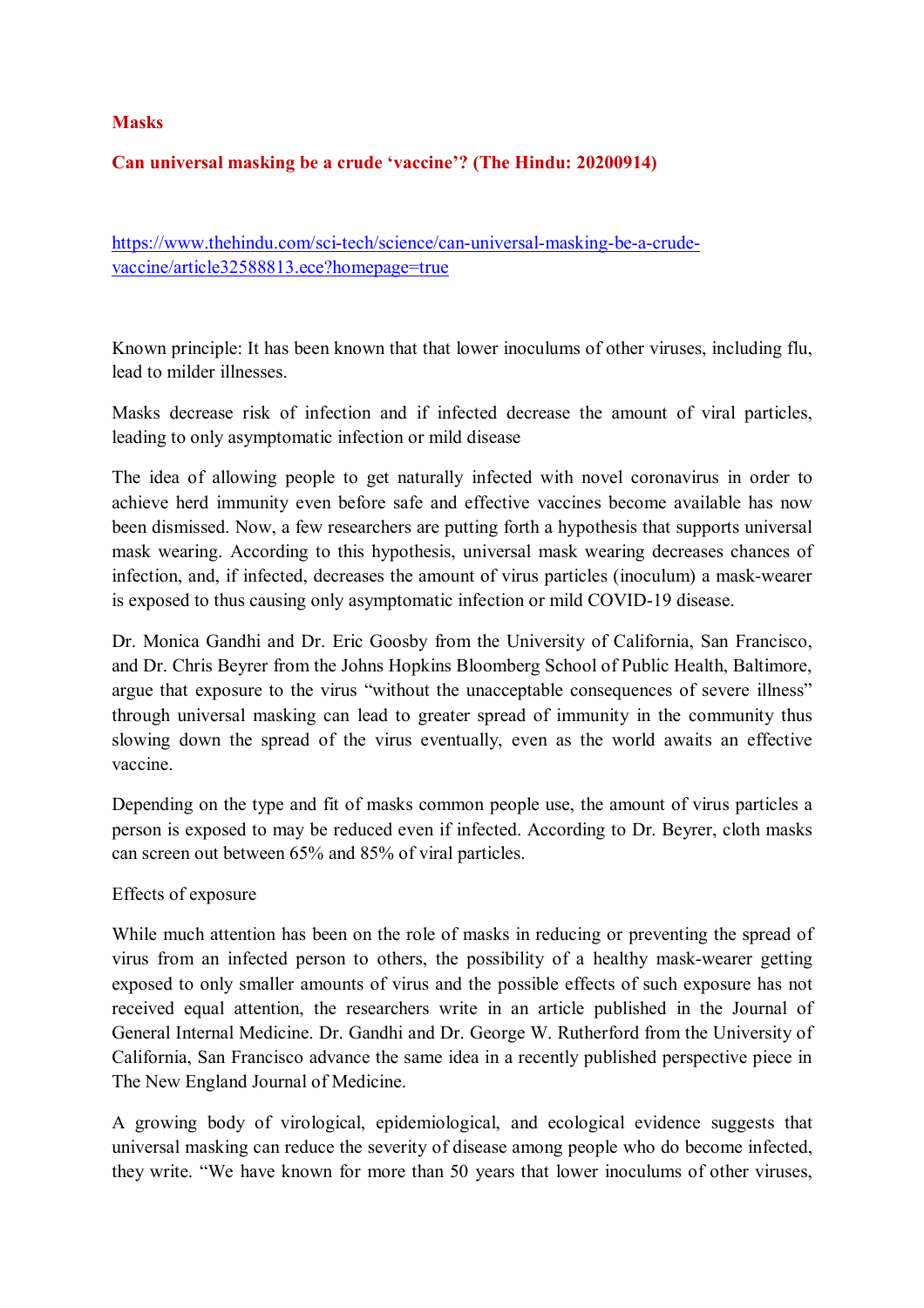including flu, lead to milder illnesses. Since this is a basic principle in virology, it likely holds true for COVID-19," Dr. Beyrer told Johns Hopkins.

#### Learning from studies

In a study of healthy participants exposed to wild-type influenza A virus, more severe symptoms were seen in those exposed to higher amounts of the virus.

A study involving hamsters helped understand the connection between novel coronavirus dose and disease severity. In the study, a surgical mask partition helped reduce the risk of infection in healthy hamsters that were separated from infected ones. And those healthy animals that did get infected had only milder manifestations of infection.

The best epidemiological evidence comes from Diamond Princess cruise ship and a ship in Argentina. While only 18% of passengers in the Diamond Princess cruise ship were asymptomatic, universal masking in the Argentina ship resulted in 81% (128 of 217 passengers and staff) of the infected remaining asymptomatic.

In a seafood processing plant in Oregon, U.S. universal masking could not completely prevent infection, but among the 124 who were infected, 95% were asymptomatic. Similarly, in a Tyson chicken plant in Arkansas, masking resulted in 95% asymptomatic rate of infection. Ecological evidence comes from many Southeast Asian countries that had adopted universal masking from the beginning of the pandemic, reporting fewer cases and deaths.

"If this theory bears out, population-wide masking, might contribute to increasing the proportion of SARS-CoV-2 infections that are asymptomatic," they write in The New England Journal of Medicine. Since universal masking decreases viral inoculum leading to increase in asymptomatic infection that induces strong T cell immunity for some duration, "could masking be a crude vaccine until we get to a real vaccine?" Dr. Gandhi asks in a tweet.

While a few studies have shown that immune responses are seen in asymptomatically infected individuals, the differences in the duration of protection between asymptomatic and symptomatic infection are not known yet.

#### Not to misinterpret

It is important that people do not misinterpret the hypothesis to think that one can intentionally inoculate oneself with the virus by wearing a mask. Since studies have not been conducted with the sole purpose of studying the effects of universal masking on COVID-19 severity through reduced virus inoculum, people who wear masks should not become complacent nor should people think that masks are useless as they cannot completely prevent infection in some individuals.

"I am not suggesting pox parties. Just saying masking could be good on multiple levels decrease transmission, decrease disease severity, help drive up immunity," Dr. Gandhi tweeted.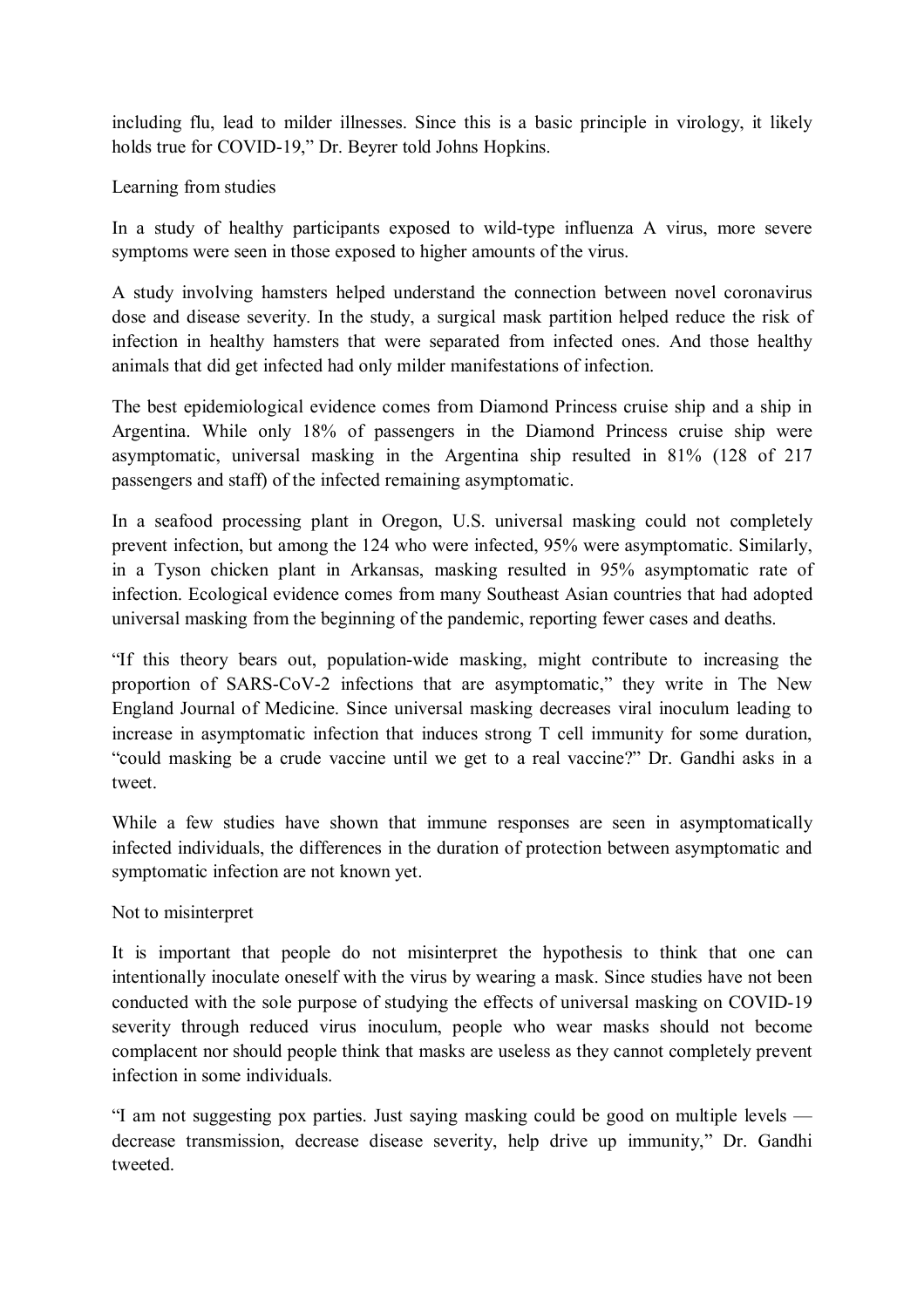#### **Malnutrition**

### **How we need to build sustainable systems for a malnutrition-free India (The Indian Express: 20200914)**

https://indianexpress.com/article/fortifying-india/how-we-need-to-build-sustainable-systemsfor-a-malnutrition-free-india-6595601/

It is imperative to tailor policy implementation at the district level to local needs and eating habits which is important to bring the change at the grassroots level.

The COVID-19 pandemic has exposed the weaknesses not only of the fragile health and food systems but also exposed the faultiness amongst the first world countries. It has also reminded us that human survival is dependent on the health of our planet and that future pandemics and environmental and climate disasters can only be avoided by embracing systems that respect planetary boundaries.

The link between environment (agriculture), nutrition and health has been recognised as a part of United Nations' Sustainable Development Goals (SDGs). Three of the targets under SDG2 (end hunger, achieve food security and improve nutrition and promote sustainable agriculture practices) pertain to the leveraging of agriculture policy and strategy for improved nutrition outcomes to ensure the ultimate goal of ending hunger and malnutrition in all its forms.

Good nutrition is an essential part of an individual's defence against infections like Covid-19

Dietary patterns and food environments are changing fast, particularly in low- and middleincome countries including in India. The recent Comprehensive National Nutrition Survey (CNNS, 2019) notes that despite substantial economic growth in India over most recent decades, half of India's adolescents are, short, thin, overweight or obese and that over 80% suffer from 'hidden hunger' – the deficiency of one or more micronutrients like iron, folate, zinc, vitamin A, vitamin B12 and vitamin D. This can have both short/long-term and even multigenerational impacts thereby threatening the vision of a new India that we aspire for.

COVID-19 has exacerbated this problem further. Malnutrition weakens our immune systems, thereby increasing the chances of getting ill. At the same time, poor metabolic health (example: obesity and diabetes) is strongly linked with worse COVID-19 outcomes. The current pandemic has disrupted health and nutrition services and local food supply chains, leading to issues of food insecurity. It threatens to set back the gains that India has made in improving its nutrition outcomes.

Redesigning our food and agriculture systems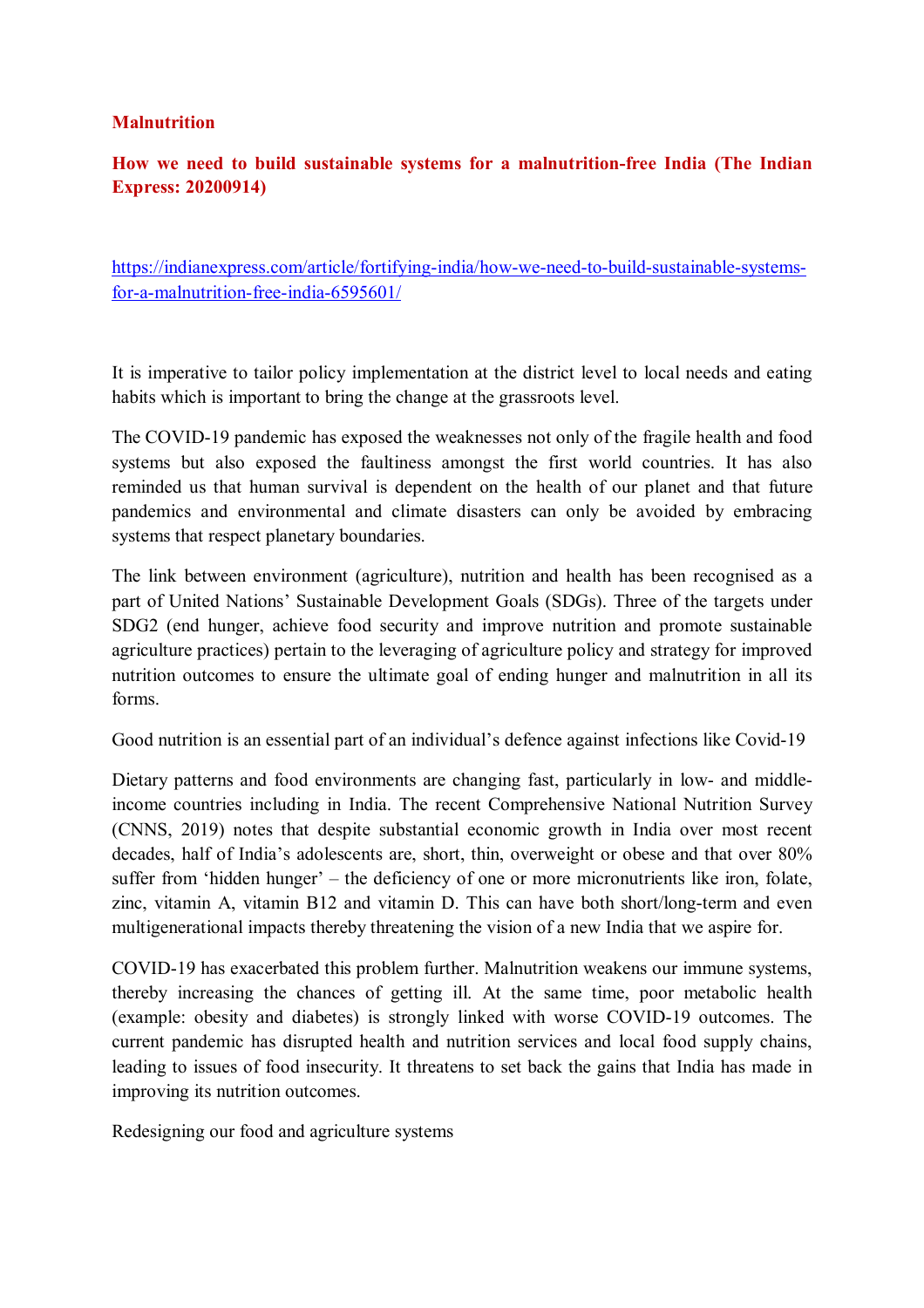Environmentalists have been repeatedly drawing attention to the erosion of our agrobiodiversity, the overexploitation of natural resources, changes in climate and their consequent impact on human health (Seminar: Justice on our plates June 2020). The relevance of these interlinkages becomes even more important in the current context of Covid-19 and its impact on lives and livelihoods of people across the country.

While the government acknowledges this relationship, it has not completely translated into action.

Firstly, it is important to bring together these three elements: agriculture, nutrition and health as a part of our development planning. Experts have for long underscored the benefits of a moving towards a 'food systems' approach in policy making. This is a multi-sectoral approach premised on the interactions, relationships and inter-dependencies between different elements within a food value chain and the overarching social, economic, political and environmental context. This thinking has in fact been embedded for long in our culture; indigenous tribal communities and their food habits and their harmonious co-existence with local environments has many lessons to offer.

Secondly, integration of agriculture with health and nutrition is important to further ensure that people have access to affordable foods around them. Development of the Bhartiya Poshan Krishi Kosh by Ministry of Women and Child Development (MoWCD) is a step in the right direction to understand the nutrient content in the foods we consume, and their source. There are several indigenous crop varieties that are nutrient rich and suited to different agro-climatic regions. It is important to bring them back into the production system and build local value chains to ensure their availability for consumption.

With programmes like Swachh Bharat, Mission Indradhanush and Poshan Abhiyaan, the government is working to address the underlying issues affecting nutrition as well as to bring focus on behaviour change. However, it is imperative to tailor policy implementation at the district level to local needs and eating habits which is important to bring the change at the grassroots level. But within the current context, there is little scope to do that as programmes and departments continue to work in silos. The Nutrition Mission needs to take this into account and address it.

It is important to move beyond looking at the gains of blue skies and understand the deeper relationship between health and environment and its impact on nutrition. Environment and ecology are going to dictate health outcomes to a great extent, and we must accept this. The current pandemic is an opportune time for us to reflect on these issues, shift gears and take measures to nurture, healthy agriculture and food systems, and nutrition sensitive agri-food value chains, to ensure that the food we eat is not only safe and nutritious but available to all. Nature can be our biggest saviour in these difficult times.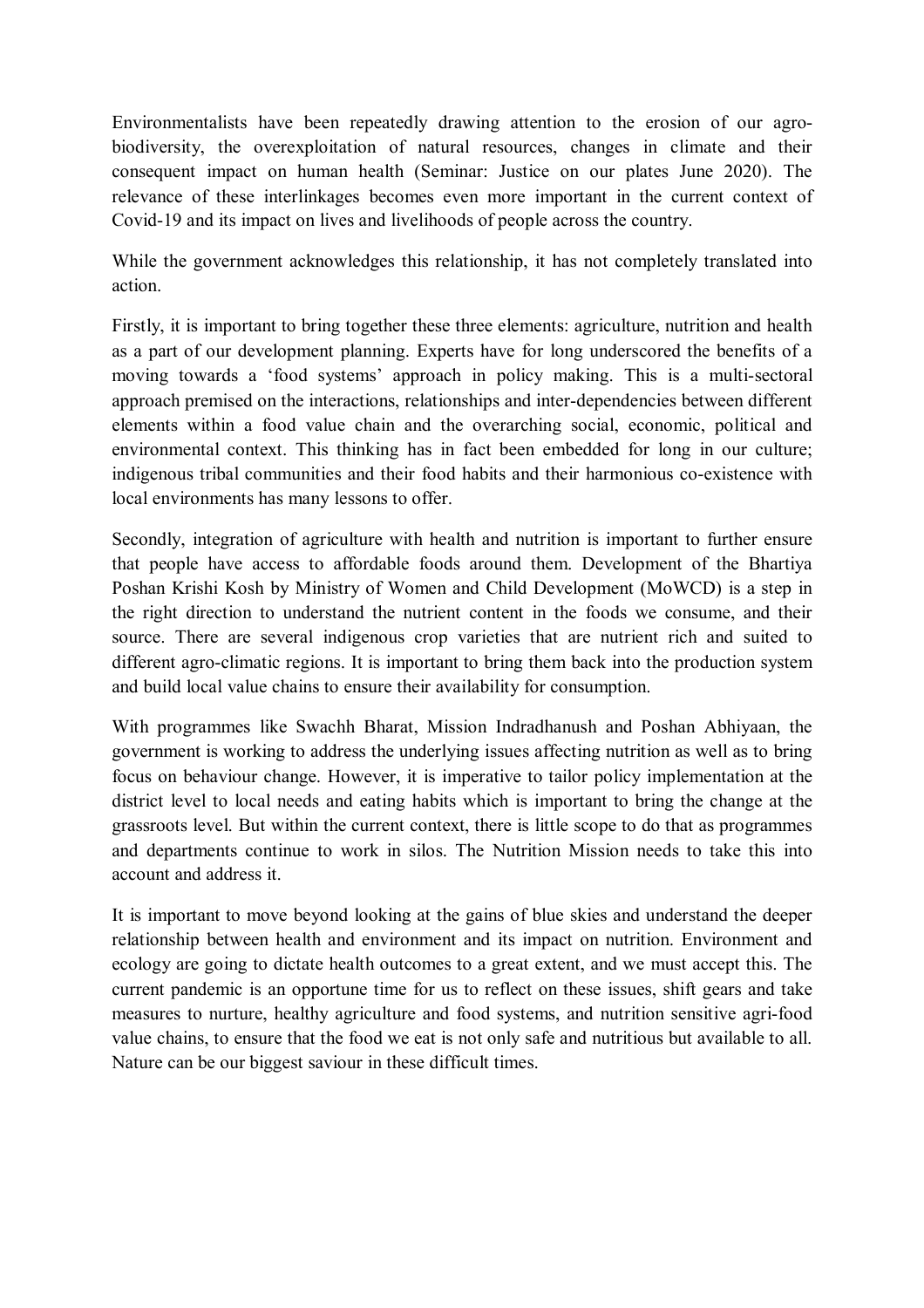#### **Public Health**

### **Vitamin D levels may predict future health risks, death in older men (Medical News Today: 20200914)**

https://www.medicalnewstoday.com/articles/vitamin-d-levels-may-predict-future-healthrisks-death-in-older-men

Advances in science are helping researchers find new ways to identify diseases earlier. A new breakthrough indicates that free, circulating vitamin D levels in the bloodstream may be a good predictor of future health and disease risk in aging men.

Low levels of vitamin D correlate with age-related health problems, including osteoporosis.

Dr. Leen Antonio from University Hospitals Leuven in Belgium and a team of European researchers conducted the study. They presented their findings at the 22nd European Congress of Endocrinology (e-ECE 2020) conference in early September.

Vitamin D is important for maintaining healthy bones, as well as protecting against infections and diseases. Vitamin D deficiency is a major global health problem, with estimates suggesting that about 1 billion people have low levels of vitamin D in their blood.

Health risks of vitamin D deficiency

Vitamin D deficiency is particularly common in older people. Also, studies are increasingly showing the importance of vitamin D in protecting against a range of health conditions associated with aging.

Researchers have linked low blood levels of vitamin D with major age-related health problems, including:

osteoporosis

increased risk of death from cardiovascular disease

cancer

type 2 diabetes

cognitive decline

Forms of vitamin D

There are several forms, or metabolites, of vitamin D in the body. However, the medical community typically uses the total amount of these metabolites to determine people's vitamin D status.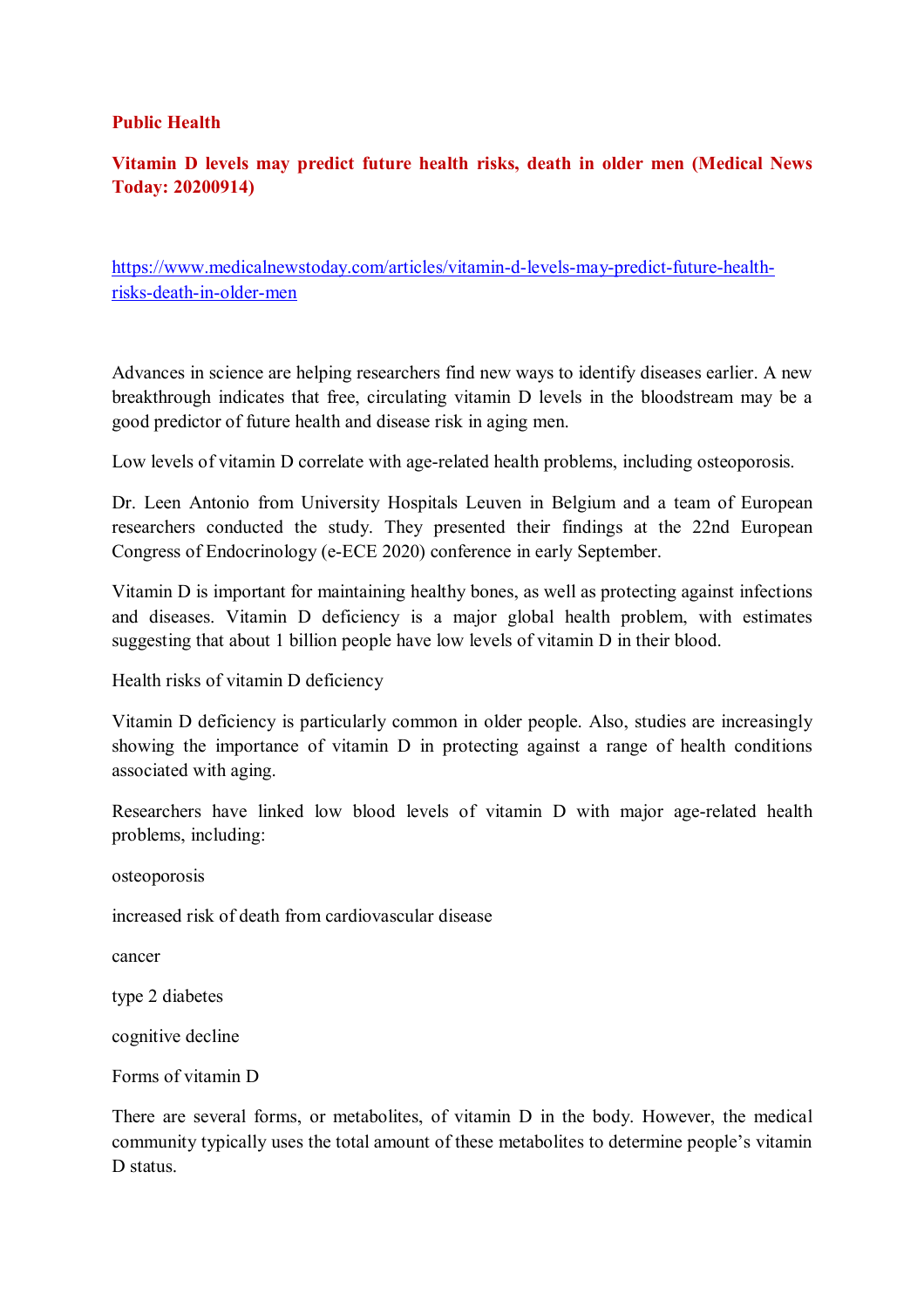The body converts the prohormone form, 25-dihydroxyvitamin D, to 1,25-dihydroxyvitamin D, which scientists consider the active form of vitamin D in the body.

However, more than 99% of all metabolites of vitamin D in the blood are bound to proteins, so only a tiny portion of it can be biologically active. This explains why the free, active forms of the vitamin may be a better predictor of current and future health than the total levels.

Free 25-hydroxyvitamin D levels

Dr. Antonio and her team used data from the European Male Aging Study, which researchers collected between 2003 and 2005 from 1,970 men aged 40–79 years.

To investigate whether the free metabolites of vitamin D can better forecast health concerns, the team compared the levels of free and total vitamin D in the men's bodies with their current health status, considering their age, body mass index (BMI), and lifestyle.

The findings demonstrated that even though both free and bound vitamin D metabolites were linked to a higher risk of death, only free 25-hydroxyvitamin D was predictive of future health problems and not free 1,25-dihydroxyvitamin D.

"These data further confirm that vitamin D deficiency is associated with a negative impact on general health and can be predictive of a higher risk of death," explains Dr. Antonio.

While these findings are promising, the study was observational in nature, so the researchers could not determine the underlying mechanisms. Additionally, it was not possible to gather specific information about the causes of death of the participants.

"Most studies focus on the association between total 25-hydroxyvitamin D levels and agerelated disease and mortality. As 1,25-dihydroxyvitamin D is the active form of vitamin D in our body, it was possible it could have been a stronger predictor for disease and mortality. It has also been debated if the total or free vitamin D levels should be measured," explains Dr. Antonio.

"Our data now suggest that both total and free 25-hydroxyvitamin D levels are the better measure of future health risk in men," she concludes.

Dr. Antonio and her colleagues are currently finalizing the statistical analysis and paper on their work.

Further investigation into vitamin D levels and their relationship with poor health may be a promising area for future studies.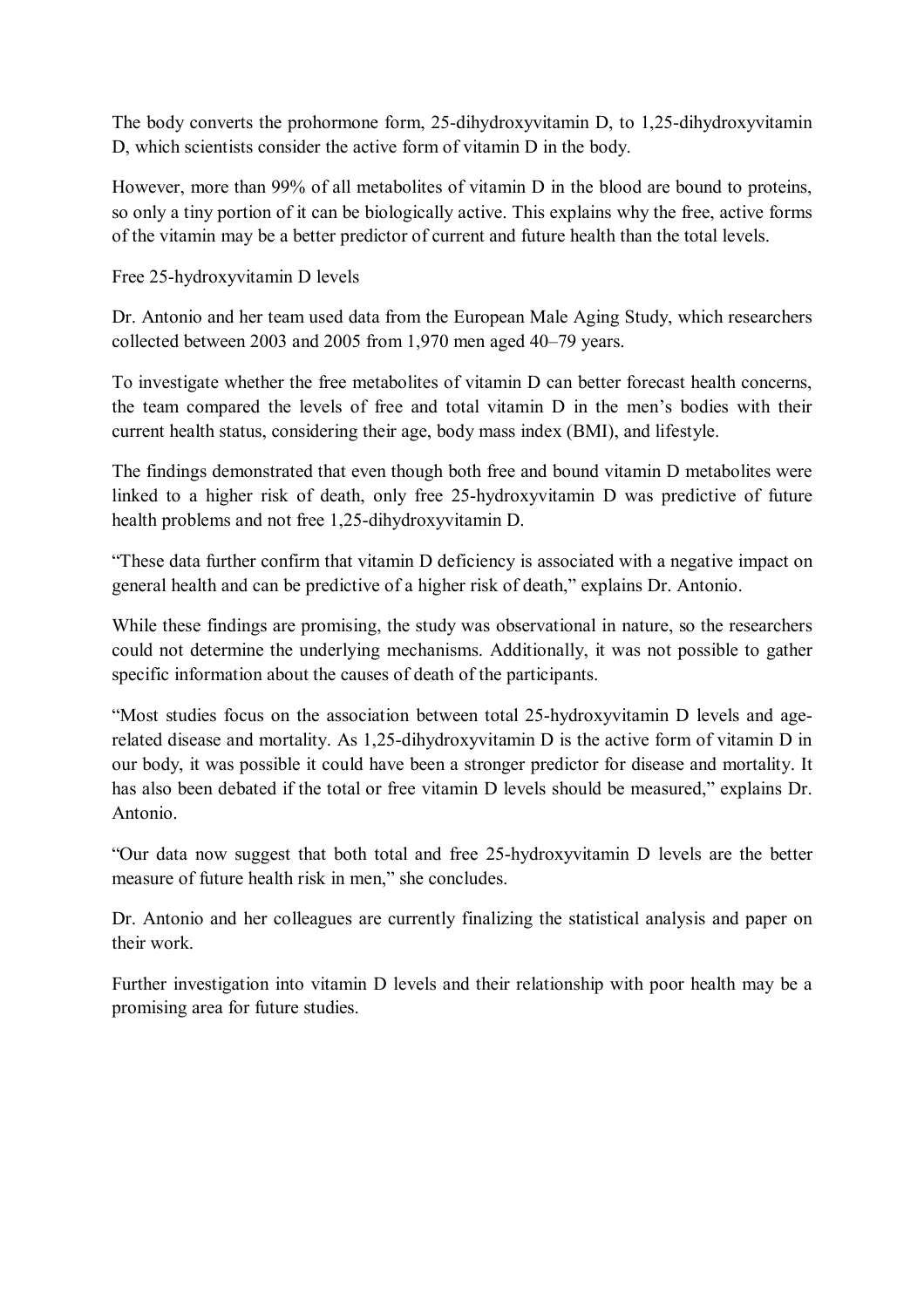#### **Diabetes**

#### **New risk factors for type 2 diabetes uncovered (Medical News Today: 20200914)**

https://www.medicalnewstoday.com/articles/new-risk-factors-for-type-2-diabetesuncovered#Risk-factors-outlined

A new 'global atlas' study characterizes insomnia as a novel risk factor for developing type 2 diabetes. In total, the researchers identified 19 risk factors and dismissed 21 suggestive risk factors based on insufficient scientific evidence.

New research indicates insomnia is a possible risk factor for type 2 diabetes.

Globally, around 463 million adults lived with diabetes in 2019, according to the International Diabetes Federation (IDF). In 2015, approximately 9% of all adults had the condition.

Diabetes is a condition where sugar or glucose builds up in the bloodstream instead of being absorbed into cells. This occurs when cells either lose their ability to produce the hormone insulin or, in type 2 diabetes, they develop insulin resistance and are unable to use it productively.

Over the years, researchers discovered certain factors increase the risk of developing type 2 diabetes. These potential risk factors include alcohol consumption, skipping breakfast, daytime napping, anxiety disorders, urinary sodium, certain amino acids and inflammatory factors, and lack of sleep.

A new study that appears in the journal Diabetologia identifies 19 risk factors for type 2 diabetes. The Sweden-based researchers further evaluated 21 risk factors that have scarce evidence, and another 15 that reduce the risk of the condition.

Mendelian randomization

The team used a method called 'Mendelian randomization' (MR) to obtain their findings. This technique blends genetic information and conventional epidemiological methods. It also addresses questions related to causality without biases that could compromise the validity of epidemiological approaches.

Associate professor Susanna Larsson and Shuai Yuan of the Karolinska Institutet in Stockholm, Sweden, used data from the Diabetes Genetics Replication And Meta-analysis consortium. The duo evaluated 74,124 cases of type 2 diabetes and 824,006 control participants with European ancestry for the study population. The participants' mean age was around 55 years, and 51.8% of them were male.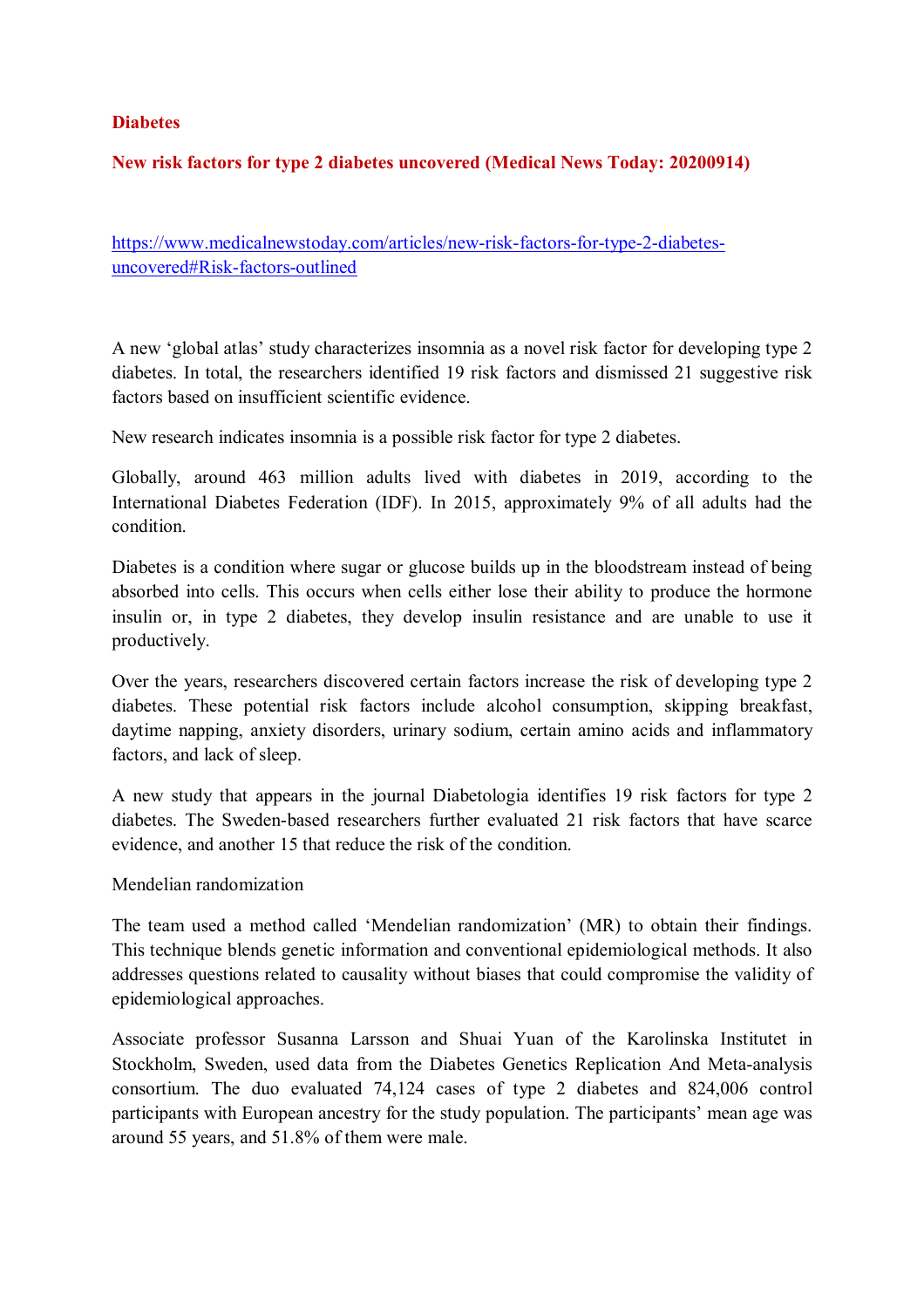The researchers then screened 238 studies before including 40 individual papers in their MR investigation. Among the 97 factors they looked at, only 19 increased diabetes risk.

Insomnia was identified as a novel risk factor — people living with the condition are 17% more likely to develop type 2 diabetes than those without it.

Risk factors outlined

Speaking with Medical News Today, Larsson says, "Daytime napping also appears to be a risk factor for type 2 diabetes. However, because it is strongly related to insomnia, it's unclear whether daytime napping is an independent risk factor for type 2 diabetes."

The other risk factors include:

depression

smoking

high blood pressure

caffeine consumption

childhood and adult obesity

body fat percentage

internal fat mass

blood plasma levels of four saturated and polyunsaturated fatty acids

blood plasma levels of three amino acids —valine, leucine, and isoleucine

blood plasma levels of alanine aminotransferase, an enzyme that facilitates liver function

"It is important to highlight that obesity is still the predominant risk factor for type 2 diabetes. The observed association with insomnia was partially, but not fully mediated by obesity (higher body mass index)," adds Larsson. "The association between depression and type 2 diabetes might, in part, be mediated by insomnia."

The exposures associated with a decreased risk of type 2 diabetes include:

the amino acid, alanine

high-density lipoproteins, or good cholesterol

total cholesterol

the age when females start menstruating

testosterone levels

birth weight